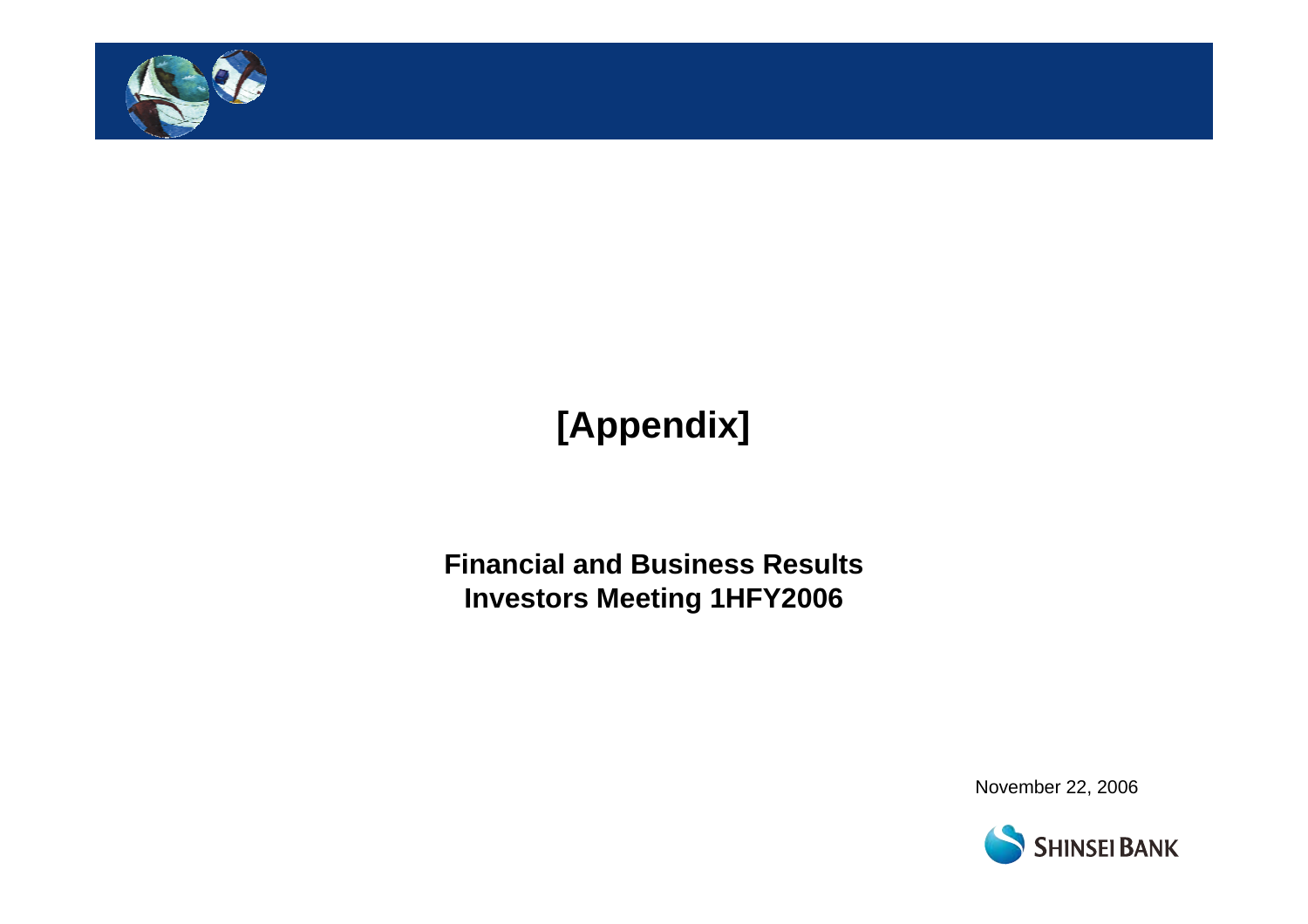



| <b>Summary of Performance (Consolidated)</b>           |                                                                             |
|--------------------------------------------------------|-----------------------------------------------------------------------------|
| <b>Business Line Results Summary (1)</b>               |                                                                             |
| <b>Business Line Results Summary (2)</b>               |                                                                             |
| <b>Business Data Summary</b>                           |                                                                             |
| <b>Balance Sheet Impact by APLUS and Showa Leasing</b> |                                                                             |
|                                                        | Interest Earning Assets and Interest Bearing Liabilities (Consolidated)     |
|                                                        | Interest Earning Assets and Interest Bearing Liabilities (Non-consolidated) |
| <b>Tax-Loss Carryforwards</b>                          |                                                                             |
| <b>APLUS Data</b>                                      |                                                                             |
| <b>Shinki Data</b>                                     |                                                                             |
| Key Financials of Major Subsidiaries and Affiliate     |                                                                             |

| <b>Contact information for Investor Relations</b> |  |  |  |
|---------------------------------------------------|--|--|--|
|---------------------------------------------------|--|--|--|

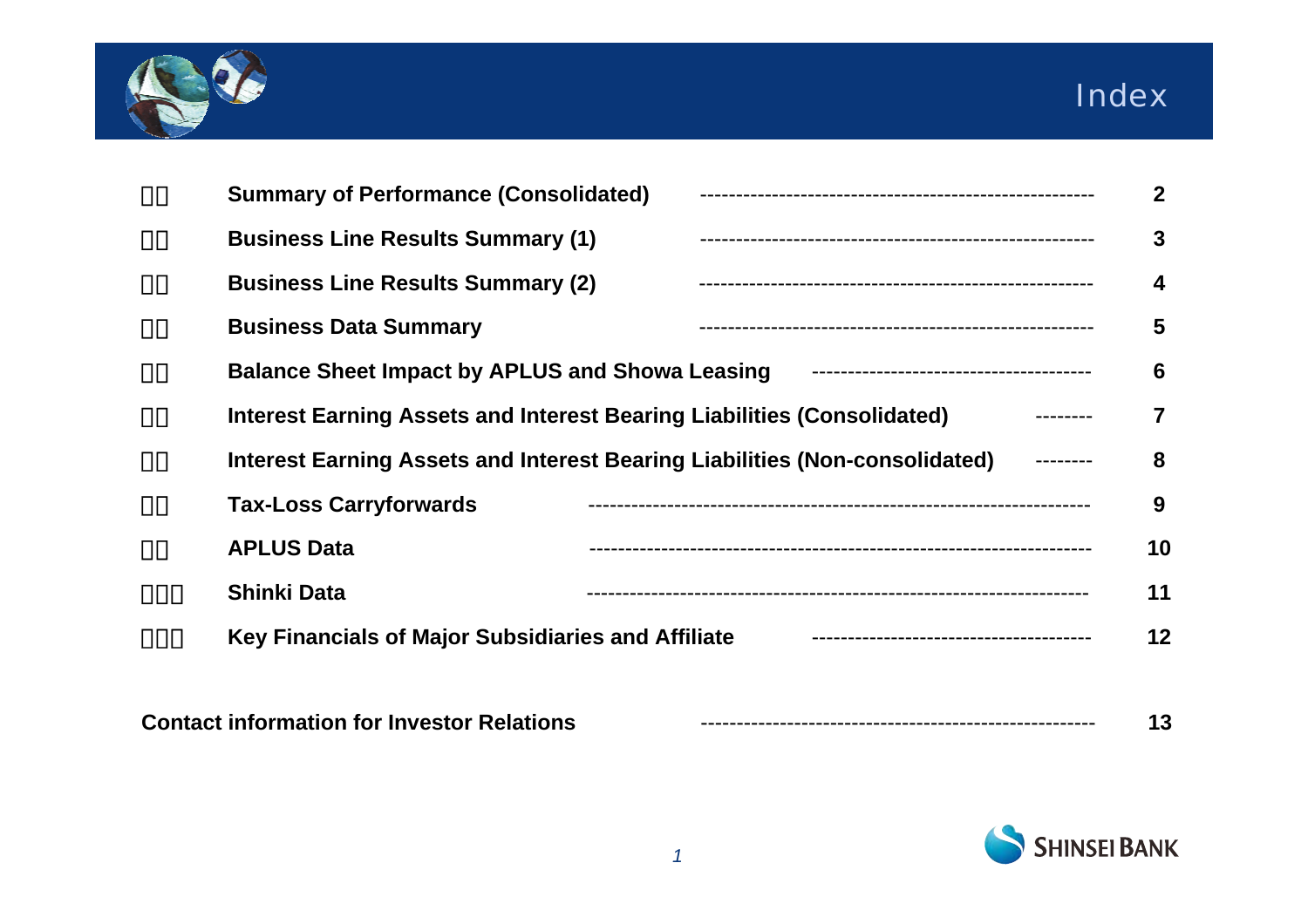

### Summary of Performance (Consolidated)

|                                    |        | As of or for the fiscal year ended<br>March 31, |        | As of or for the fiscal year<br>ended Sept. 30, |        |
|------------------------------------|--------|-------------------------------------------------|--------|-------------------------------------------------|--------|
|                                    | 2004   | 2005                                            | 2006   | 2005                                            | 2006   |
| Income Statement <sup>1</sup>      |        |                                                 |        |                                                 |        |
| Net Interest Income                | 56.3   | 66.8                                            | 82.2   | 40.1                                            | 51.7   |
| Non-Interest Inocme                | 67.5   | 111.1                                           | 191.4  | 90.4                                            | 86.8   |
| <b>Total Revenue</b>               | 123.8  | 178.0                                           | 273.7  | 130.5                                           | 138.5  |
| G&A Expense                        | 68.7   | 96.0                                            | 135.9  | 66.6                                            | 75.7   |
| <b>Ordinary Business Profit</b>    | 55.0   | 81.9                                            | 137.7  | 63.8                                            | 62.8   |
| Credit (recoveries) costs          | (15.4) | (0.9)                                           | 30.1   | 14.5                                            | 5.2    |
| Income taxes and Other             | (4.0)  | (15.4)                                          | (31.4) | (11.5)                                          | (18.7) |
| Net Income                         | 66.4   | 67.4                                            | 76.0   | 37.7                                            | 38.8   |
| Cash basis net income <sup>2</sup> |        | 74.7                                            | 101.9  | 50.5                                            | 47.6   |

| <b>Per Share Data</b>                    |        |        |        |        |        |
|------------------------------------------|--------|--------|--------|--------|--------|
| Fully diluted shareholders' net assets 3 | 378.70 | 390.06 | 421.62 | 404.66 | 411.58 |
| Diluted net income                       | 32.75  | 34.98  | 37.75  | 18.71  | 19.54  |
| Cash basis diluted net income            |        | 38.76  | 50.55  | 25.08  | 23.96  |

#### Financial Ratios

| Tier 1 capital ratio                                   | 16.2% | 7.0%  | 10.3% | 7.47%  | 8.31%  |
|--------------------------------------------------------|-------|-------|-------|--------|--------|
| Capital adequacy ratio                                 | 21.1% | 11.8% | 15.5% | 12.16% | 13.47% |
| Return on assets                                       | 1.0%  | 0.9%  | 0.8%  | 0.8%   | 0.8%   |
| Return on equity (fully diluted)                       | 9.4%  | 8.9%  | 9.3%  | 9.4%   | 9.7%   |
| Cash basis return on assets                            |       | 1.0%  | 1.2%  | 1.2%   | 1.0%   |
| Cash basis return on equity (fully diluted)            |       | 9.8%  | 12.4% | 12.5%  | 11.9%  |
| Return on tangible equity (fully diluted) <sup>4</sup> |       | 12.1% | 18.8% | 19.3%  | 17.7%  |
| Ratio of non-interest income/ Total Revenue            | 54.5% | 62.4% | 69.9% | 69.3%  | 62.7%  |
| Expense to Revenue (overhead) ratio <sup>1</sup>       | 55.5% | 54.0% | 49.7% | 51.1%  | 54.7%  |

<sup>1</sup> Management accounting basis

<sup>2</sup> Excludes amortizaiton of consumer and commercial finance companies' goodwill and intangible assets, net of tax benefit. Average shareholder's equity excludes goodwill, and other intangibles.

<sup>3</sup> Calculated by deducting stock acquisition rights, minority interests in subsidiaries, preferred shares and dividends related to

preferred shares from the total net assets on the consolidated interim balance sheets as of September 30, 2006. consolidation balance sheet.

|                                          |        | As of or for the fiscal year ended<br>March 31 |        | As of or for the fiscal year<br>ended Sept. 30, |        |                                                        |         | As of March 31, |         | As of September 30, |          |
|------------------------------------------|--------|------------------------------------------------|--------|-------------------------------------------------|--------|--------------------------------------------------------|---------|-----------------|---------|---------------------|----------|
|                                          | 2004   | 2005                                           | 2006   | 2005                                            | 2006   |                                                        | 2004    | 2005            | 2006    | 2005                | 2006     |
| Income Statement <sup>1</sup>            |        |                                                |        |                                                 |        | <b>Balance Sheet Data</b>                              |         |                 |         |                     |          |
| Net Interest Income                      | 56.3   | 66.8                                           | 82.2   | 40.1                                            | 51.7   | Securities                                             | 1,483.2 | 1,478.2         | 1,494.4 | 1,678.2             | 1,771.7  |
| Non-Interest Inocme                      | 67.5   | 111.1                                          | 191.4  | 90.4                                            | 86.8   | Loans and bills discounted                             | 3,047.0 | 3,430.4         | 4,087.5 | 3,828.0             | 4,781.4  |
| Total Revenue                            | 123.8  | 178.0                                          | 273.7  | 130.5                                           | 138.5  | Leased assets and installment receivables <sup>5</sup> | 26.7    | 735.8           | 825.0   | 769.1               | 835.4    |
| G&A Expense                              | 68.7   | 96.0                                           | 135.9  | 66.6                                            | 75.7   | Other intangibles <sup>6</sup>                         |         | 77.2            | 68.1    | 72.6                | 63.8     |
| <b>Ordinary Business Profit</b>          | 55.0   | 81.9                                           | 137.7  | 63.8                                            | 62.8   | Goodwill, net                                          | (0.9)   | 244.0           | 226.6   | 229.6               | 219.4    |
| Credit (recoveries) costs                | (15.4) | (0.9)                                          | 30.1   | 14.5                                            | 5.2    | Deffered tax assets (DTA)                              | 22.9    | 24.6            | 30.0    | 26.6                | 30.8     |
| Income taxes and Other                   | (4.0)  | (15.4)                                         | (31.4) | (11.5)                                          | (18.7) | Customer's liabilities for acceptance and quarantees   | 38.8    | 1,058.1         | 813.4   | 1,002.4             | 789.4    |
| Net Income                               | 66.4   | 67.4                                           | 76.0   | 37.7                                            | 38.8   | Other                                                  | 1,726.0 | 1,528.0         | 1,860.0 | 1.536.2             | 1,941.7  |
| Cash basis net income <sup>2</sup>       |        | 74.7                                           | 101.9  | 50.5                                            | 47.6   | <b>Total Assets</b>                                    | 6,343.7 | 8,576.3         | 9,405.0 | 9.142.7             | 10,433.6 |
|                                          |        |                                                |        |                                                 |        | Deposits (including NCD)                               | 2,734.4 | 3,452.8         | 4.071.7 | 3.964.3             | 4,945.7  |
|                                          |        |                                                |        |                                                 |        | Debentures and corporate bonds                         | 1,388.6 | 1,330.9         | 1,316.9 | 1.263.7             | 1,059.5  |
| Per Share Data                           |        |                                                |        |                                                 |        | Borrowed money                                         | 334.4   | 1,160.2         | 1,205.7 | 1.166.9             | 1,213.9  |
| Fully diluted shareholders' net assets 3 | 378.70 | 390.06                                         | 421.62 | 404.66                                          | 411.58 | Acceptance and quarantees                              | 38.8    | 1,058.1         | 813.4   | 1.002.4             | 789.4    |
| Diluted net income                       | 32.75  | 34.98                                          | 37.75  | 18.71                                           | 19.54  | <b>Others</b>                                          | 1,116.5 | 733.7           | 880.1   | 864.3               | 1,414.4  |
| Cash basis diluted net income            |        | 38.76                                          | 50.55  | 25.08                                           | 23.96  | <b>Total Liabilities</b>                               | 5,612.7 | 7,735.7         | 8,287.8 | 8,261.6             | 9,422.9  |
|                                          |        |                                                |        |                                                 |        | Minorities interests in subsidiaries                   | 0.9     | 53.8            | 261.8   | 60.4                |          |
| <b>Financial Ratios</b>                  |        |                                                |        |                                                 |        | Total shareholder's equity                             | 730.0   | 786.6           | 855.3   | 820.6               |          |
| Tier 1 capital ratio                     | 16.2%  | 7.0%                                           | 10.3%  | 7.47%                                           | 8.31%  | Total net assets                                       |         |                 |         |                     | 1,010.7  |
|                                          |        |                                                |        |                                                 |        |                                                        |         |                 |         |                     |          |

#### **0.8%** NPL Related Data (Non-consolidated, Financial Revitalaization Law)

| Return on equity (fully diluted)                       | 9.4%  | 8.9%  | 9.3%  | 9.4%  | 9.7%  | Total claims                             |                                                | 3.501.2 | 3.621.1 | 4,129.0 | 3,967.0 | 4.806.5 |
|--------------------------------------------------------|-------|-------|-------|-------|-------|------------------------------------------|------------------------------------------------|---------|---------|---------|---------|---------|
| Cash basis return on assets                            |       | 1.0%  | 1.2%  | 1.2%  | 1.0%  |                                          | Non-performing Claims                          |         | 51.8    | 42.5    | 46.1    | 26.0    |
| Cash basis return on equity (fully diluted)            |       | 9.8%  | 12.4% | 12.5% | 11.9% | Amounts of coverage for                  | Reserve for loan losses                        | (57.4)  | (33.0)  | (25.4)  | (27.0)  | (11.2)  |
| Return on tangible equity (fully diluted) <sup>'</sup> |       | 12.1% | 18.8% | 19.3% | 17.7% | non-performing calms                     | Collateral and quarantees                      | (38.8)  | (15.7)  | (7.4)   | (12.2)  | (8.4)   |
| Ratio of non-interest income/ Total Revenue            | 54.5% | 62.4% | 69.9% | 69.3% | 62.7% |                                          | Ratio of non-performing claims to total claims | 2.8%    | 1.4%    | 1.0%    | 1.2%    | 0.5%    |
| Expense to Revenue (overhead) ratio 1                  | 55.5% | 54.0% | 49.7% | 51.1% | 54.7% | Coverage ratio for non-performing claims |                                                | 99.0%   | 94.3%   | 77.4%   | 85.3%   | 75.7%   |

<sup>4</sup> Net income excludes amortization of goodwill and other intangibles, net of tax benefit.

<sup>5</sup> Leased assets are included in tangible or intangible fixed assets and installment receivables are a part of other assets in the

<sup>6</sup> Other intangibles are recorded through APLUS and Showa Leasing acquisitions.



(billions of yen, except per share data and percentages)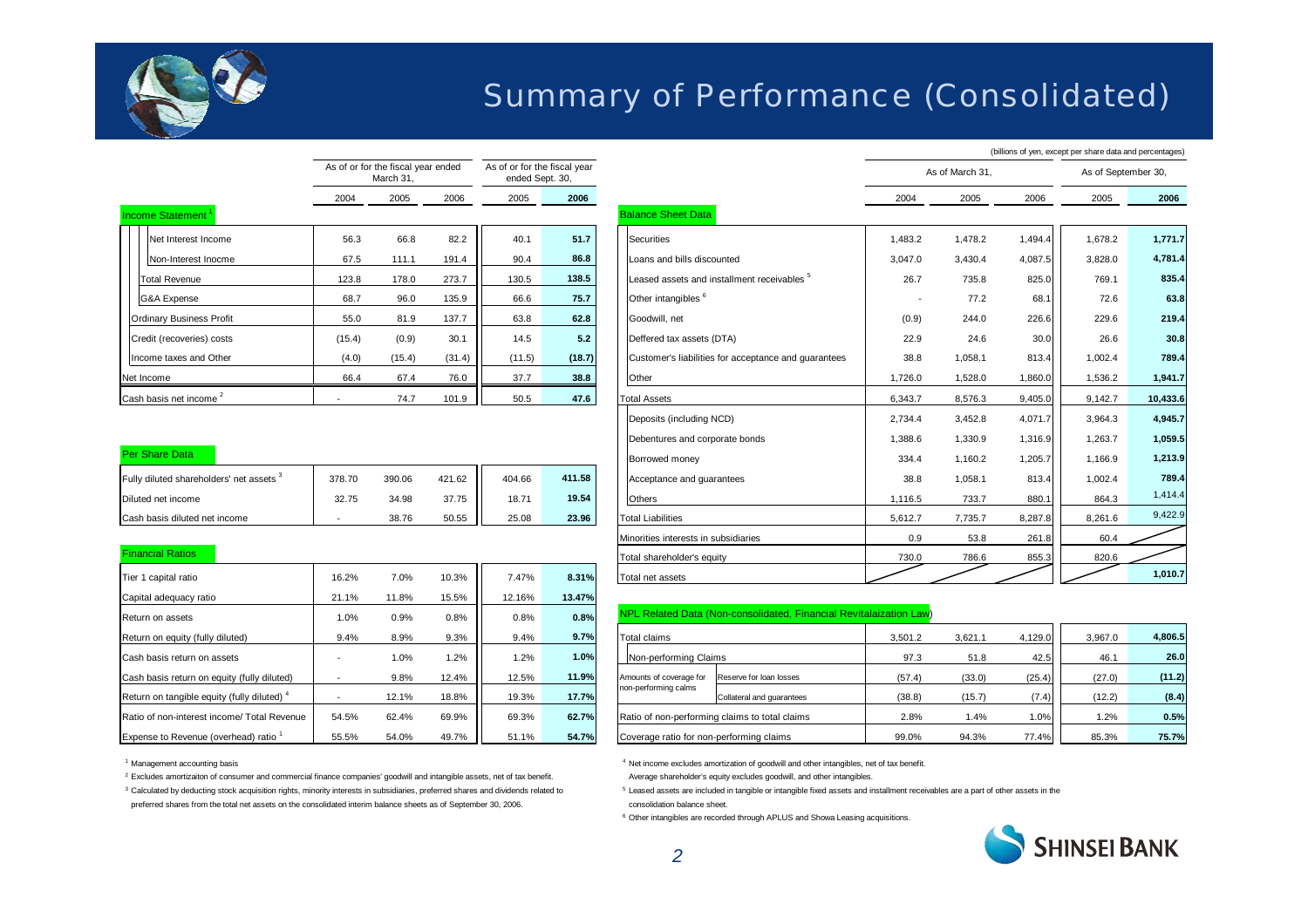

## Business Line Results Summary (1)

#### (Management accounting basis)

|                                               |                                                      |                                         |               |                                                                          |                           |                                                      |                 |                                                                          |                              |                                         |               |                                                                          |                              |                                                      |                 |                                                                            |                 | (billions of yen)                       |               |                                                                            |                           |
|-----------------------------------------------|------------------------------------------------------|-----------------------------------------|---------------|--------------------------------------------------------------------------|---------------------------|------------------------------------------------------|-----------------|--------------------------------------------------------------------------|------------------------------|-----------------------------------------|---------------|--------------------------------------------------------------------------|------------------------------|------------------------------------------------------|-----------------|----------------------------------------------------------------------------|-----------------|-----------------------------------------|---------------|----------------------------------------------------------------------------|---------------------------|
|                                               | FY2003                                               |                                         |               |                                                                          |                           | <b>FY2004</b>                                        |                 |                                                                          |                              |                                         |               |                                                                          | <b>FY2005</b>                |                                                      |                 |                                                                            |                 |                                         | FY2006        |                                                                            |                           |
|                                               | <b>FY2003</b><br>12 months<br>ended<br><b>Mar.31</b> | 1HFY2004<br>6 months<br>ended<br>Sep.30 | % of<br>Total | composition/growth<br>% of<br>Each<br><b>Business</b><br>Line<br>Revenue | YOY<br>growth<br>rate (%) | <b>FY2004</b><br>12 months<br>ended<br><b>Mar.31</b> | $%$ of<br>Total | composition/growth<br>% of<br>Each<br><b>Business</b><br>Line<br>Revenue | YOY<br>arowth<br>rate $(\%)$ | 1HFY2005<br>6 months<br>ended<br>Sep.30 | % of<br>Total | composition/growth<br>% of<br>Each<br><b>Business</b><br>Line<br>Revenue | YOY<br>growth<br>rate $(\%)$ | <b>FY2005</b><br>12 months<br>ended<br><b>Mar.31</b> | $%$ of<br>Total | composition/growth<br>$%$ of<br>Each<br>Business growth<br>Line<br>Revenue | YOY<br>rate (%) | 1HFY2006<br>6 months<br>ended<br>Sep.30 | % of<br>Total | composition/growth<br>$%$ of<br>Each<br><b>Business</b><br>Line<br>Revenue | YOY<br>growth<br>rate (%) |
| Net Interest Income <sup>2</sup>              | 39.4                                                 | 17.2                                    | 23.6%         | 34.7%                                                                    | n.a.                      | 35.3                                                 | 19.8%           | 36.4%                                                                    | $-10.4%$                     | 16.9                                    | 13.0%         | 32.0%                                                                    | $-1.7%$                      | 29.9                                                 | 10.9%           | 25.6%                                                                      | $-15.3%$        | 16.6                                    | 12.0%         | 30.1%                                                                      | $-1.8%$                   |
| Non-Interest Income                           | 49.6                                                 | 32.3                                    | 44.4%         | 65.3%                                                                    | n.a.                      | 61.7                                                 | 34.7%           | 63.6%                                                                    | 24.4%                        | 35.9                                    | 27.5%         | 68.0%                                                                    | 11.19                        | 86.8                                                 | 31.7%           | 74.4%                                                                      | 40.7%           | 38.6                                    | 27.9%         | 69.9%                                                                      | 7.5%                      |
| <b>Institutional Banking Total Revenue</b>    | 89.1                                                 | 49.5                                    | 68.0%         | 100.0%                                                                   | n.a.                      | 97.0                                                 | 54.5%           | 100.0%                                                                   | 8.9%                         | 52.8                                    | 40.5%         | 100.0%                                                                   | 6.7%                         | 116.7                                                | 42.6%           | 100.0%                                                                     | 20.3%           | 55.2                                    | 39.9%         | 100.0%                                                                     | 4.5%                      |
| Foreign exchange, derivatives, equity-related | 15.5                                                 | 7.4                                     | 10.2%         | 14.9%                                                                    | n.a.                      | 16.7                                                 | 9.4%            | 17.2%                                                                    | 7.7%                         | 9.4                                     | 7.2%          | 17.8%                                                                    | 27.0%                        | 31.4                                                 | 11.5%           | 26.9%                                                                      | 88.0%           | 7.0                                     | 5.1%          | 12.7%                                                                      | $-25.5%$                  |
| Non-recourse real estate finance              | 14.3                                                 | 8.9                                     | 12.2%         | 18.0%                                                                    | n.a.                      | 18.9                                                 | 10.6%           | 19.5%                                                                    | 32.2%                        | 11.2                                    | 8.6%          | 21.2%                                                                    | 25.8%                        | 20.2                                                 | 7.4%            | 17.3%                                                                      | 6.9%            | 8.6                                     | 6.2%          | 15.6%                                                                      | $-23.2%$                  |
| Corporate loans                               | 20.0                                                 | 7.1                                     | 9.8%          | 14.3%                                                                    | n.a.                      | 14.6                                                 | 8.2%            | 15.1%                                                                    | $-27.0%$                     | 8.6                                     | 6.6%          | 16.3%                                                                    | 21.1%                        | 17.9                                                 | 6.5%            | 15.3%                                                                      | 22.6%           | 10.6                                    | 7.7%          | 19.2%                                                                      | 23.3%                     |
| Credit trading                                | 8.7                                                  | 9.2                                     | 12.6%         | 18.6%                                                                    | n.a.                      | 15.8                                                 | 8.9%            | 16.3%                                                                    | 81.6%                        | 5.9                                     | 4.5%          | 11.2%                                                                    | $-35.9%$                     | 15.2                                                 | 5.6%            | 13.0%                                                                      | $-3.89$         | 10.2                                    | 7.4%          | 18.5%                                                                      | 72.9%                     |
| Securitization                                | 16.6                                                 | 8.2                                     | 11.3%         | 16.6%                                                                    | n.a                       | 12.6                                                 | 7.1%            | 13.0%                                                                    | $-24.1%$                     | 8.1                                     | 6.2%          | 15.3%                                                                    | $-1.2%$                      | 14.7                                                 | 5.4%            | 12.6%                                                                      | 16.7%           | 3.7                                     | 2.7%          | 6.7%                                                                       | $-54.3%$                  |
| <b>Principal investments</b>                  | 5.2                                                  | 3.7                                     | 5.1%          | 7.5%                                                                     | n.a.                      | 7.8                                                  | 4.4%            | 8.0%                                                                     | 50.0%                        | 4.3                                     | 3.3%          | 8.1%                                                                     | 16.2%                        | 6.0                                                  | 2.2%            | 5.1%                                                                       | $-23.1%$        | 6.6                                     | 4.8%          | 12.0%                                                                      | 53.5%                     |
| Other capital markets <sup>2</sup>            | 5.5                                                  | 3.3                                     | 4.5%          | 6.7%                                                                     | n.a                       | 7.7                                                  | 4.3%            | 7.9%                                                                     | 40.0%                        | 1.1                                     | 0.8%          | 2.1%                                                                     | $-66.7%$                     | 2.7                                                  | 1.0%            | 2.3%                                                                       | $-64.9%$        | 4.4                                     | 3.2%          | 8.0%                                                                       | 300.0%                    |
| Others <sup>2</sup>                           | 3.0                                                  | 1.3                                     | 1.8%          | 2.6%                                                                     | n.a.                      | 2.6                                                  | 1.5%            | 2.7%                                                                     | $-13.3%$                     | 3.9                                     | 3.0%          | 7.4%                                                                     | 200.0%                       | 8.3                                                  | 3.0%            | 7.1% 219.29                                                                |                 | 3.7                                     | 2.7%          | 6.7%                                                                       | $-5.19$                   |
| Net Interest Income                           | 3.5                                                  | 1.9                                     | 2.6%          | 57.6%                                                                    | n.a                       | 17.2                                                 | 9.7%            | 39.8%                                                                    | 391.4%                       | 17.8                                    | 13.6%         | 30.9%                                                                    | 836.8%                       | 38.0                                                 | 13.9%           | 31.7% 120.9%                                                               |                 | 23.2                                    | 16.8%         | 38.2%                                                                      | 30.3%                     |
| Non-Interest Income                           | 2.0                                                  | 1.3                                     | 1.8%          | 39.4%                                                                    | n.a                       | 25.9                                                 | 14.6%           | 60.0% 1195.09                                                            |                              | 39.8                                    | 30.5%         | 69.1% 2961.5%                                                            |                              | 81.7                                                 | 29.9%           | 68.3% 215.4%                                                               |                 | 37.4                                    | 27.0%         | 61.6%                                                                      | $-6.0%$                   |
| <b>CCF Total Revenue</b>                      | 5.5                                                  | 3.3                                     | 4.5%          | 100.0%                                                                   | n.a                       | 43.2                                                 | 24.3%           | 100.0%                                                                   | 685.5%                       | 57.6                                    | 44.1%         | 100.0%                                                                   | 1645.5%                      | 119.7                                                | 43.7%           | 100.0%                                                                     | 177.19          | 60.7                                    | 43.8%         | 100.0%                                                                     | 5.4%                      |
| <b>APLUS</b>                                  |                                                      |                                         |               |                                                                          |                           | 36.2                                                 | 20.3%           | 83.8%                                                                    | n.m                          | 40.4                                    | 31.0%         | 70.1%                                                                    | n.m.                         | 85.1                                                 | 31.1%           | 71.1%                                                                      | 135.1%          | 48.2                                    | 34.8%         | 79.4%                                                                      | 19.3%                     |
| Showa Leasing                                 |                                                      |                                         |               |                                                                          |                           |                                                      |                 |                                                                          |                              | 12.1                                    | 9.3%          | 21.0%                                                                    | n.m                          | 22.8                                                 | 8.3%            | 19.0%                                                                      | n.m             | 13.4                                    | 9.7%          | 22.1%                                                                      | 10.7%                     |
| <b>Other Subsidiaries</b>                     | 5.5                                                  | 3.3                                     | 4.5%          | 100.0%                                                                   | n.a.                      | 7.0                                                  | 3.9%            | 16.2%                                                                    | 27.3%                        | 5.0                                     | 3.8%          | 8.7%                                                                     | 51.5%                        | 11.7                                                 | 4.3%            | 9.8%                                                                       | 67.19           | (0.9)                                   | $-0.6%$       | $-1.5\% -118.0\%$                                                          |                           |
| Net Interest Income                           | 12.6                                                 | 7.1                                     | 9.8%          | 33.5%                                                                    | n.a.                      | 15.2                                                 | 8.5%            | 40.5%                                                                    | 20.6%                        | 8.4                                     | 6.4%          | 39.1%                                                                    | 18.3%                        | 16.8                                                 | 6.1%            | 39.6%                                                                      | 10.5%           | 8.7                                     | 6.3%          | 44.6%                                                                      | 3.6%                      |
| Non-Interest Income                           | 8.9                                                  | 14.0                                    | 19.2%         | 66.0%                                                                    | n.a.                      | 22.2                                                 | 12.5%           | 59.2%                                                                    | 149.4%                       | 13.0                                    | 10.0%         | 60.5%                                                                    | $-7.19$                      | 25.5                                                 | 9.3%            | 60.1%                                                                      | 14.9%           | 10.8                                    | 7.8%          | 55.4%                                                                      | $-16.9%$                  |
| <b>Retail Banking Total Revenue</b>           | 21.5                                                 | 21.2                                    | 29.1%         | 100.0%                                                                   | n.a.                      | 37.5                                                 | 21.1%           | 100.0%                                                                   | 74.4%                        | 21.5                                    | 16.5%         | 100.0%                                                                   | 1.4%                         | 42.4                                                 | 15.5%           | 100.0%                                                                     | 13.19           | 19.5                                    | 14.1%         | 100.0%                                                                     | $-9.3%$                   |
| Deposit-related non-interest income           | 3.3                                                  | 11.4                                    | 15.7%         | 53.8%                                                                    | n.a.                      | 16.5                                                 | 9.3%            | 44.0%                                                                    | 400.0%                       | 9.8                                     | 7.5%          | 45.6%                                                                    | $-14.0%$                     | 18.3                                                 | 6.7%            | 43.2%                                                                      | 10.9%           | 6.9                                     | 5.0%          | 35.4%                                                                      | $-29.6%$                  |
| Deposits and debentures net interest income   | 11.8                                                 | 6.1                                     | 8.4%          | 28.8%                                                                    | n.a.                      | 12.9                                                 | 7.2%            | 34.4%                                                                    | 9.3%                         | 6.8                                     | 5.2%          | 31.6%                                                                    | 11.5%                        | 13.3                                                 | 4.9%            | 31<br>.4%                                                                  | 3.1%            | 6.9                                     | 5.0%          | 35.4%                                                                      | 1.5%                      |
| Asset management                              | 5.4                                                  | 2.7                                     | 3.7%          | 12.7%                                                                    | n.a.                      | 6.0                                                  | 3.4%            | 16.0%                                                                    | 11.1%                        | 3.2                                     | 2.5%          | 14.9%                                                                    | 18.5%                        | 7.4                                                  | 2.7%            | 17.5%                                                                      | 23.3%           | 3.8                                     | 2.7%          | 19.5%                                                                      | 18.8%                     |
| Loans                                         | 0.9                                                  | 0.9                                     | 1.2%          | 4.2%                                                                     | n.a                       | 1.9                                                  | 1.1%            | 5.1%                                                                     |                              | 1.5                                     | 1.1%          | 7.0%                                                                     | 66.7%                        | 3.2                                                  | 1.2%            | 7.5%                                                                       | 68.4%           | 1.8                                     | 1.3%          | 9.2%                                                                       | 20.0%                     |
| (Ref) Revenue from structured deposits        |                                                      | 12.0                                    | 16.5%         | 56.6%                                                                    | n.a.                      | 17.3                                                 | n.a.            | n.a.                                                                     | n.a                          | 10.4                                    | 8.0%          | 48.4%                                                                    | $-13.3%$                     | 19.7                                                 | 7.2%            | 46.5%                                                                      | 13.9%           | 8.0                                     | 5.8%          | 41.0%                                                                      | $-23.19$                  |
| Net Interest Income <sup>2</sup>              | 0.6                                                  | (1.0)                                   | n.m           | n.m.                                                                     | n.a                       | (0.9)                                                | n.m.            | n.m.                                                                     | n.m                          | (3.1)                                   | n.m.          | n.m.                                                                     | n.m.                         | (2.5)                                                | n.m.            | n.m.                                                                       | n.m             | 3.1                                     | n.m.          | n.m.                                                                       | n.m.                      |
| Non-Interest Income <sup>2</sup>              | 6.8                                                  | (0.3)                                   | n.m           | n.m.                                                                     | n.a                       | 1.1                                                  | n.m.            | n.m.                                                                     | n.m                          | 1.5                                     | n.m.          | n.m.                                                                     | n.m                          | (2.7)                                                | n.m.            | n.m.                                                                       | n.m             | (0.1)                                   | n.m.          | n.m.                                                                       | n.m.                      |
| <b>ALM/Corporate/Other Total Revenue</b>      | 7.5                                                  | (1.3)                                   | n.m.          | n.m.                                                                     | n.a.                      | 0.1                                                  | n.m.            | n.m.                                                                     | n.m.                         | (1.5)                                   | n.m.          | n.m.                                                                     | n.m.                         | (5.2)                                                | n.m.            | n.m.                                                                       | n.m             | 2.9                                     | n.m.          | n.m.                                                                       | n.m                       |
| Net Interest Income                           | 56.3                                                 | 25.3                                    | 34.8%         | n.m.                                                                     | n.a                       | 66.8                                                 | 37.5%           | n.m.                                                                     | 18.7%                        | 40.1                                    | 30.7%         | n.m.                                                                     | 58.5%                        | 82.2                                                 | 30.0%           | n.m.                                                                       | 23.19           | 51.7                                    | 37.3%         | n.m.                                                                       | 28.9%                     |
| Non-Interest Income                           | 67.5                                                 | 47.4                                    | 65.1%         | n.m.                                                                     | n.a.                      | 111.1                                                | 62.4%           | n.m.                                                                     | 64.6%                        | 90.4                                    | 69.3%         | n.m.                                                                     | 90.7%                        | 191.4                                                | 69.9%           | n.m.                                                                       | 72.3%           | 86.8                                    | 62.7%         | n.m.                                                                       | $-4.0%$                   |
| <b>Total Revenue</b>                          | 123.8                                                | 72.8                                    | 100.0%        | n.m.                                                                     | n.a.                      | 178.0                                                | 100.0%          | n.m.                                                                     | 43.8%                        | 130.5                                   | 100.0%        | n.m.                                                                     | 79.3%                        | 273.7                                                | 100.0%          | n.m.                                                                       | 53.8%           | 138.5                                   | 100.0%        | n.m.                                                                       | 6.1%                      |

<sup>1</sup> Include Shinki, an affiliate

 $2$  Prior period amounts have been reclassified to conform to current period presentation.

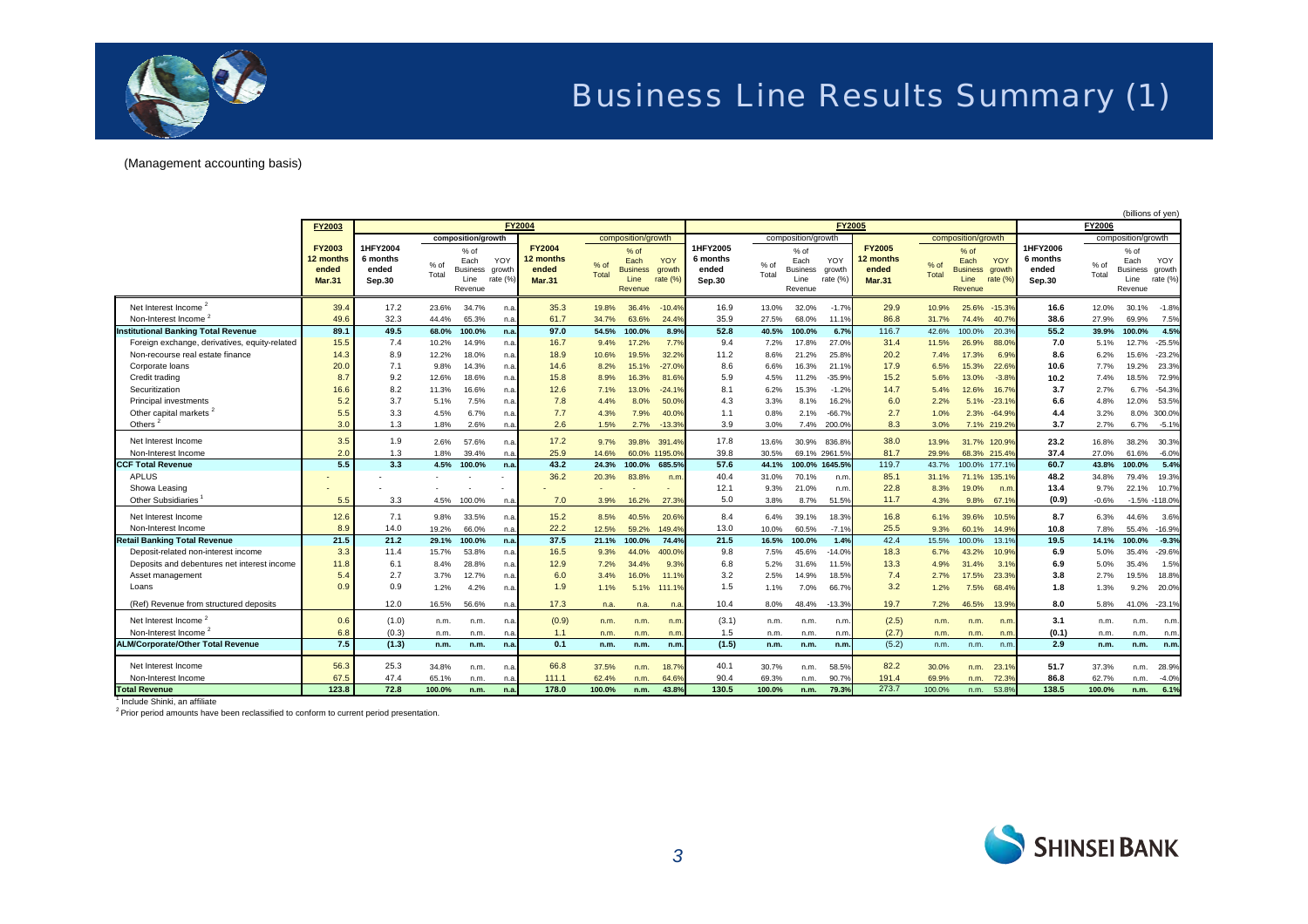

#### (Management accounting basis)

|                                                                                                                                                                                                                                                                                                                                                                                     |                                                      |                                             |                                                     |                                                                          |                                        |                                                        |                                                                     |                                                                          |                                                                   |                                                                                                                 |                                                                                                                                       |                                                                                                                                          |                                                                                                                          |                                                                  |                                                                      |                                                                            | (billions of yen)                                                   |                                                                                                                  |                                                                                                                                           |                                                                                                                                                                                                                                                                      |  |
|-------------------------------------------------------------------------------------------------------------------------------------------------------------------------------------------------------------------------------------------------------------------------------------------------------------------------------------------------------------------------------------|------------------------------------------------------|---------------------------------------------|-----------------------------------------------------|--------------------------------------------------------------------------|----------------------------------------|--------------------------------------------------------|---------------------------------------------------------------------|--------------------------------------------------------------------------|-------------------------------------------------------------------|-----------------------------------------------------------------------------------------------------------------|---------------------------------------------------------------------------------------------------------------------------------------|------------------------------------------------------------------------------------------------------------------------------------------|--------------------------------------------------------------------------------------------------------------------------|------------------------------------------------------------------|----------------------------------------------------------------------|----------------------------------------------------------------------------|---------------------------------------------------------------------|------------------------------------------------------------------------------------------------------------------|-------------------------------------------------------------------------------------------------------------------------------------------|----------------------------------------------------------------------------------------------------------------------------------------------------------------------------------------------------------------------------------------------------------------------|--|
|                                                                                                                                                                                                                                                                                                                                                                                     | FY2003                                               |                                             |                                                     |                                                                          | <b>FY2004</b>                          |                                                        |                                                                     |                                                                          |                                                                   |                                                                                                                 |                                                                                                                                       |                                                                                                                                          |                                                                                                                          | FY2005                                                           |                                                                      |                                                                            |                                                                     | FY2006                                                                                                           |                                                                                                                                           |                                                                                                                                                                                                                                                                      |  |
|                                                                                                                                                                                                                                                                                                                                                                                     | <b>FY2003</b><br>12 months<br>ended<br><b>Mar.31</b> | 1HFY2004<br>6 months<br>ended<br>Sep.30     | % of<br>Total                                       | composition/growth<br>% of<br>Each<br><b>Business</b><br>Line<br>Revenue | YOY<br>growth<br>rate (%               | <b>FY2004</b><br>12 months<br>ended<br><b>Mar.31</b>   | % of<br><b>Total</b>                                                | composition/growth<br>% of<br>Each<br><b>Business</b><br>Line<br>Revenue | YOY<br>growth<br>rate (%                                          | 1HFY2005<br>6 months<br>ended<br>Sep.30                                                                         | % of<br>Total                                                                                                                         | composition/growth<br>% of<br>Each<br><b>Business</b><br>Line<br>Revenue                                                                 | YOY<br>growth<br>rate $(\% )$                                                                                            | <b>FY2005</b><br>12 months<br>ended<br><b>Mar.31</b>             | % of<br>Total                                                        | composition/growth<br>$%$ of<br>Each<br><b>Business</b><br>Line<br>Revenue | YOY<br>growth<br>rate (%                                            | 1HFY2006<br>6 months<br>ended<br>Sep.30                                                                          | % of<br>Total                                                                                                                             | composition/growth<br>$%$ of<br>Each<br>YOY<br>Business growth<br>rate (%)<br>Line<br>Revenue                                                                                                                                                                        |  |
| Net Interest Income<br>Non-Interest Income<br><b>Total Revenue</b>                                                                                                                                                                                                                                                                                                                  | 56.3<br>67.5<br>123.8                                | 25.3<br>47.4<br>72.8                        | 34.8%<br>65.1%<br>100.0%                            | n.m.<br>n.m<br>n.m.                                                      | n.3<br>n.e<br>n.a                      | 66.8<br>111.1<br>178.0                                 | 37.5%<br>62.4%<br>100.0%                                            | n.m.<br>n.m.<br>n.m.                                                     | 18.7%<br>64.6<br>43.89                                            | 40.1<br>90.4<br>130.5                                                                                           | 30.7%<br>69.3%<br>100.0%                                                                                                              | n.m.<br>n.m.<br>n.m.                                                                                                                     | 58.5%<br>90.7%<br>79.3%                                                                                                  | 82.2<br>191.4<br>273.7                                           | 30.0%<br>69.9%<br>100.0%                                             | n.m.<br>n.m.<br>n.m.                                                       | $23.1^{\circ}$<br>$72.3^{\circ}$<br>53.8                            | 51.7<br>86.8<br>138.5                                                                                            | 37.3%<br>62.7%<br>100.0%                                                                                                                  | 28.9%<br>n.m.<br>$-4.0%$<br>n.m.<br>6.1%<br>n.m.                                                                                                                                                                                                                     |  |
|                                                                                                                                                                                                                                                                                                                                                                                     |                                                      |                                             |                                                     |                                                                          |                                        |                                                        |                                                                     |                                                                          |                                                                   |                                                                                                                 |                                                                                                                                       |                                                                                                                                          |                                                                                                                          |                                                                  |                                                                      |                                                                            |                                                                     |                                                                                                                  |                                                                                                                                           |                                                                                                                                                                                                                                                                      |  |
| Institutional Banking: 2<br><b>APLUS</b><br>Showa Leasing<br><b>Other Subsidiaries</b><br>Consumer and Commercial Finance:<br>Retail Banking:<br>ALM/Corporate/Other <sup>2</sup>                                                                                                                                                                                                   | (37.7)<br>(2.9)<br>(2.9)<br>(26.6)<br>(1.4)          | (19.0)<br>(2.9)<br>(2.9)<br>(15.9)<br>(0.5) | 49.4%<br>7.5%<br>7.5%<br>41.3%<br>1.3%              | n.m.<br>n.m.<br>n.m.<br>n.m.<br>n.m.                                     | n.a<br>n.a<br>n.a<br>n.a<br>n.a        | (37.8)<br>(20.3)<br>(5.7)<br>(26.1)<br>(31.6)<br>(0.4) | 39.4%<br>n.m.<br>n.m.<br>5.9%<br>27.2%<br>32.9%<br>0.4%             | n.m.<br>n.m.<br>n.m.<br>n.m.<br>n.m.<br>n.m.<br>n.m.                     | 0.3%<br>n.m<br>n.m<br>96.6%<br>800.0%<br>18.8%<br>$-71.49$        | (19.8)<br>(21.1)<br>(5.3)<br>(3.3)<br>(29.8)<br>(17.5)<br>0.5                                                   | 29.7%<br>31.7%<br>8.0%<br>5.0%<br>44.7%<br>26.3%<br>$-0.8%$                                                                           | 100.0%<br>70.8%<br>17.8%<br>11.1%<br>100.0%<br>100.0%<br>100.0% -200.09                                                                  | 4.2%<br>n.m.<br>n.m.<br>13.8%<br>927.6%<br>10.19                                                                         | (39.6)<br>(43.0)<br>(10.5)<br>(6.8)<br>(60.4)<br>(34.8)<br>(1.0) | 29.1%<br>31.6%<br>7.7%<br>5.0%<br>44.4%<br>25.6%<br>0.7%             | 100.0%<br>71.2%<br>17.4%<br>11.3%<br>100.0%<br>100.0%<br>100.0%            | 4.8%<br>111.8%<br>n.m<br>19.3%<br>131.4%<br>10.19<br>150.09         | (21.9)<br>(27.0)<br>(5.3)<br>(2.6)<br>(35.0)<br>(19.4)<br>0.7                                                    | $-28.9%$<br>$-35.7%$<br>$-7.0%$<br>$-3.4%$<br>$-46.2%$<br>$-25.6%$<br>0.9%                                                                | 10.6%<br>100.0%<br>77.1%<br>28.0%<br>0.0%<br>15.1%<br>7.4%<br>$-21.2%$<br>17.4%<br>100.0%<br>100.0%<br>10.9%<br>40.0%<br>100.0%                                                                                                                                      |  |
| <b>General and Administrative Expenses</b>                                                                                                                                                                                                                                                                                                                                          | (68.7)                                               | (38.5)                                      | 100.0%                                              | n.m.                                                                     | n.a                                    | (96.0)                                                 | 100.0%                                                              | n.m.                                                                     | 39.7%                                                             | (66.6)                                                                                                          | 100.0%                                                                                                                                | n.m.                                                                                                                                     | 73.0%                                                                                                                    | (135.9)                                                          | 100.0%                                                               | n.m.                                                                       | 41.6%                                                               | 75.7                                                                                                             | 100.0%                                                                                                                                    | n.m. -213.7%                                                                                                                                                                                                                                                         |  |
| Institutional Banking: 2<br><b>APLUS</b><br>Showa Leasing<br>Other subsidiaries<br>Consumer and Commercial Finance:<br>Retail Banking:<br>ALM/Corporate/Other <sup>2</sup><br><b>Ordinary business profit (loss)</b><br>Institutional Banking:<br><b>APLUS</b><br>Showa Leasing<br>Other subsidiaries<br>Consumer and Commercial Finance:<br>Retail Banking:<br>ALM/Corporate/Other | 51.4<br>2.5<br>2.5<br>(5.0)<br>6.0<br>55.0           | 30.5<br>0.3<br>0.3<br>5.3<br>(1.8)<br>34.3  | 88.9%<br>0.9%<br>0.9%<br>15.5%<br>$-5.2%$<br>100.0% | n.m.<br>n.m.<br>n.m.<br>n.m.<br>n.m.<br>n.m.                             | n.e<br>n.a<br>n.a<br>n.a<br>n.a<br>n.a | 59.1<br>15.8<br>1.2<br>17.1<br>5.9<br>(0.2)<br>81.9    | 72.2%<br>n.m.<br>n.m.<br>n.m.<br>20.9%<br>7.2%<br>$-0.2%$<br>100.0% | n.m.<br>n.m.<br>n.m.<br>n.m.<br>n.m.<br>n.m.<br>n.m.<br>n.m.             | 15.0%<br>n.m<br>n.m<br>n.m<br>584.0%<br>$-218.0%$<br>n.m<br>48.9% | 33.0<br>19.2<br>6.7<br>1.7<br>27.8<br>4.0<br>(1.0)<br>63.8<br>(2.4)<br>13.7<br>2.3<br>0.4<br>16.5<br>0.2<br>0.2 | 51.7%<br>30.1%<br>10.5%<br>2.7%<br>43.6%<br>6.3%<br>$-1.6%$<br>100.0%<br>$-16.6%$<br>94.5%<br>15.9%<br>2.8%<br>113.8%<br>1.4%<br>1.4% | 100.0%<br>69.1%<br>24.1%<br>6.1%<br>100.0%<br>100.0%<br>100.0%<br>n.m.<br>100.0%<br>83.0%<br>13.9%<br>2.4%<br>100.0%<br>100.0%<br>100.0% | 8.2%<br>n.m<br>n.m<br>466.7%<br>n.m<br>$-24.5%$<br>n.m.<br>86.0%<br>n.a.<br>n.a.<br>n.a.<br>n.a.<br>n.a.<br>n.a.<br>n.a. | 77.0<br>42.0<br>12.2<br>5.1<br>59.3<br>7.6<br>(6.2)<br>137.7     | 55.9%<br>30.5%<br>8.9%<br>3.7%<br>43.1%<br>5.5%<br>$-4.5%$<br>100.0% | 100.0%<br>70.8%<br>20.6%<br>8.6%<br>100.0%<br>100.0%<br>100.0%<br>n.m.     | 30.3%<br>165.8%<br>n.m<br>325.09<br>246.8%<br>28.8%<br>n.m<br>68.1% | 33.3<br>21.1<br>8.0<br>(3.5)<br>25.7<br>0.1<br>3.6<br>62.8<br>(17.2)<br>17.5<br>1.4<br>1.2<br>20.1<br>0.0<br>2.1 | 53.0%<br>33.6%<br>12.7%<br>$-5.6%$<br>40.9%<br>0.2%<br>5.7%<br>100.0%<br>$-330.8%$<br>336.5%<br>26.9%<br>23.1%<br>386.5%<br>0.0%<br>40.4% | 0.9%<br>100.0%<br>82.1%<br>9.9%<br>31.1%<br>19.4%<br>-13.6% -305.9%<br>$-7.6%$<br>100.0%<br>100.0% -97.5%<br>100.0% -460.0%<br>$-1.6%$<br>n.m.<br>100.0% 616.7%<br>68.1% 27.7%<br>5.4%<br>$-39.1%$<br>4.7% 200.0%<br>100.0% 21.8%<br>100.0% -100.0%<br>100.0% 950.0% |  |
| <b>Net credit costs (recoveries)</b>                                                                                                                                                                                                                                                                                                                                                |                                                      |                                             |                                                     |                                                                          |                                        |                                                        |                                                                     |                                                                          |                                                                   | 14.5                                                                                                            | 100.0%                                                                                                                                | n.m.                                                                                                                                     | n.a.                                                                                                                     |                                                                  |                                                                      |                                                                            |                                                                     | 5.2                                                                                                              | 100.0%                                                                                                                                    | n.m. -64.1%                                                                                                                                                                                                                                                          |  |
| Institutional Banking:<br><b>APLUS</b><br>Showa Leasing<br>Other subsidiaries<br>Consumer and Commercial Finance:<br>Retail Banking:<br>ALM/Corporate/Other<br>Ordinary business profit (loss) after net credit costs (recoveries)                                                                                                                                                  |                                                      |                                             |                                                     |                                                                          |                                        |                                                        |                                                                     |                                                                          |                                                                   | 35.4<br>5.5<br>4.4<br>1.2<br>11.2<br>3.7<br>(1.2)<br>49.2                                                       | 72.0%<br>11.2%<br>8.9%<br>2.4%<br>22.8%<br>7.5%<br>$-2.4%$<br>100.0%                                                                  | n.m.<br>n.m.<br>n.m.<br>n.m.<br>n.m.<br>n.m.<br>n.m.<br>n.m.                                                                             | n.a<br>n.a<br>n.a.<br>n.a.<br>n.a.<br>n.a<br>n.a.<br>n.a.                                                                |                                                                  |                                                                      |                                                                            |                                                                     | 50.5<br>3.5<br>6.6<br>(4.7)<br>5.5<br>0.0<br>1.4<br>57.5                                                         | 87.8%<br>6.1%<br>11.5%<br>$-8.2%$<br>9.6%<br>0.0%<br>2.4%<br>100.0%                                                                       | 100.0% 42.7%<br>63.6% -36.4%<br>120.0%<br>50.0%<br>-85.5% -491.7%<br>100.0%<br>$-50.9%$<br>100.0% -100.0%<br>100.0% -216.7%<br>n.m. 16.9%                                                                                                                            |  |

<sup>1</sup> Include Shinki, an affiliate

 $2$  Prior period amounts have been reclassified to conform to current period presentation.

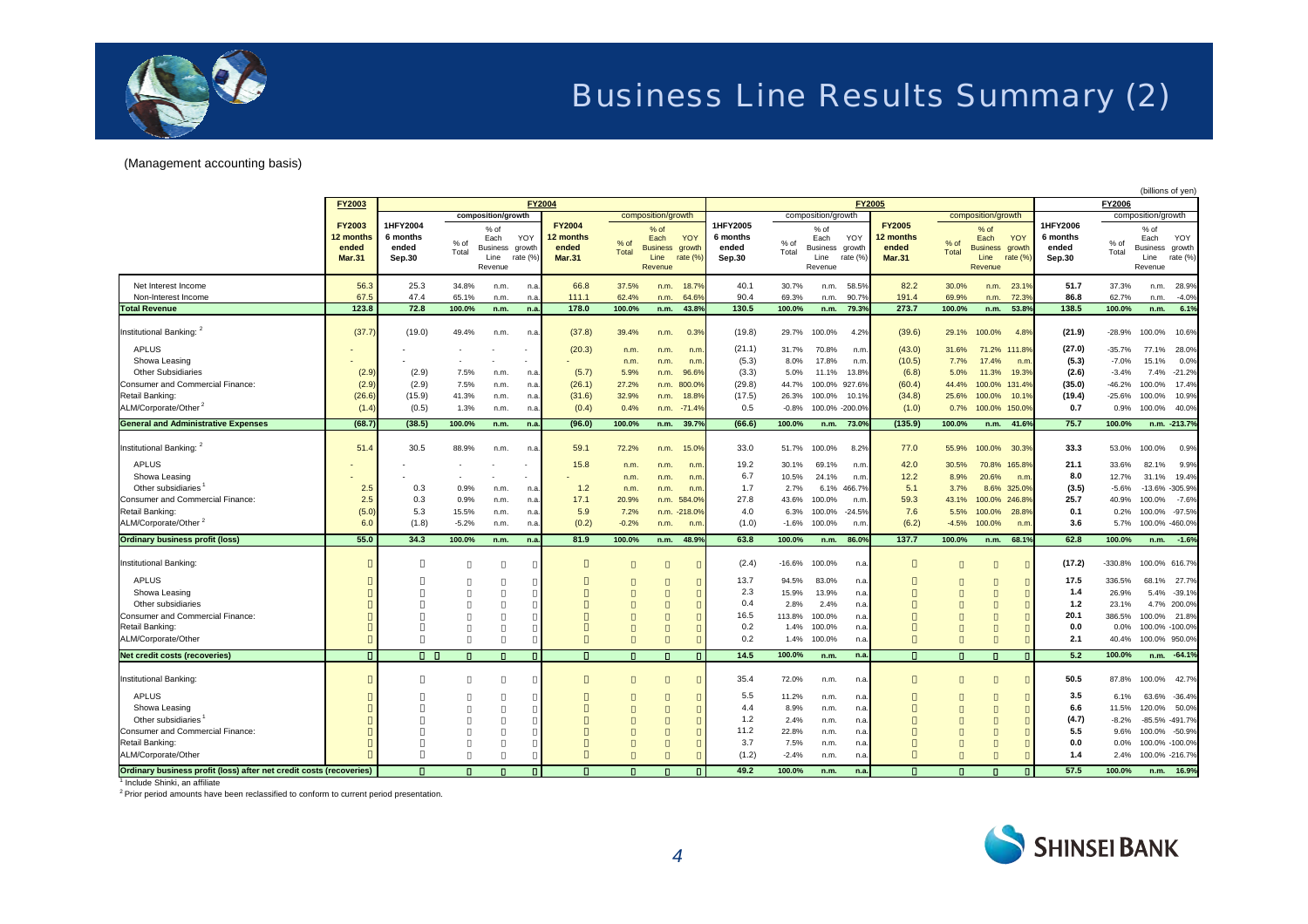

#### **Business Data Summary**

|                                                           |         |                                   |                                  |                       |                           |                       |                           | (billions of yen)     |                                  |                       |                                  |  |
|-----------------------------------------------------------|---------|-----------------------------------|----------------------------------|-----------------------|---------------------------|-----------------------|---------------------------|-----------------------|----------------------------------|-----------------------|----------------------------------|--|
|                                                           | FY2003  |                                   |                                  | <b>FY2004</b>         |                           |                       |                           | FY2005                |                                  | <b>FY2006</b>         |                                  |  |
|                                                           | end of  | end of<br>Mar.31 2004 Sep.30 2004 | <b>YOY</b><br>growth<br>rate (%) | end of<br>Mar.31 2005 | YOY<br>growth<br>rate (%) | end of<br>Sep.30 2005 | YOY<br>growth<br>rate (%) | end of<br>Mar.31 2006 | <b>YOY</b><br>growth<br>rate (%) | end of<br>Sep.30 2006 | <b>YOY</b><br>growth<br>rate (%) |  |
| <b>Retail Banking</b>                                     |         |                                   |                                  |                       |                           |                       |                           |                       |                                  |                       |                                  |  |
| Total number of Retail accounts (thousands)               | 953     | 1,131                             | n.a.                             | 1,313                 | 37.8%                     | 1,542                 | 36.3%                     | 1,717                 | 30.8%                            | 1,860                 | 20.6%                            |  |
| Asset under management (AUM)                              | 2,569.4 | 2,981.4                           | n.a.                             | 3,299.3               | 28.4%                     | 3,813.1               | 27.9%                     | 4,078.6               | 23.6%                            | 4,372.4               | 14.7%                            |  |
| Retail deposits <sup>1</sup>                              | 1,591.5 | 1,986.8                           | n.a.                             | 2,300.4               | 44.5%                     | 2,836.8               | 42.8%                     | 3,103.4               | 34.9%                            | 3,387.3               | 19.4%                            |  |
| Structured Deposits                                       | 84.8    | 440.7                             | n.a.                             | 666.8                 | 686.3%                    | 1,030.1               | 133.7%                    | 1,199.6               | 79.9%                            | 1,383.3               | 34.3%                            |  |
| Retail debentures                                         | 645.2   | 609.9                             | n.a.                             | 559.3                 | $-13.3%$                  | 494.3                 | $-19.0%$                  | 435.3                 | $-22.2%$                         | 405.8                 | $-17.9%$                         |  |
| Mutual Funds / Variable Annuity                           | 282.6   | 339.9                             | n.a.                             | 398.4                 | 41.0%                     | 443.2                 | 30.4%                     | 503.6                 | 26.4%                            | 544.7                 | 22.9%                            |  |
| Mutual Funds                                              | 237.1   | 277.4                             | n.a.                             | 298.1                 | 25.7%                     | 316.6                 | 14.1%                     | 351.6                 | 17.9%                            | 370.8                 | 17.1%                            |  |
| Variable Annuity                                          | 45.4    | 62.4                              | n.a.                             | 100.2                 | 120.7%                    | 126.6                 | 102.9%                    | 151.9                 | 51.6%                            | 173.8                 | 37.3%                            |  |
| Retail loan outstanding                                   | 175.6   | 264.3                             | n.a.                             | 308.1                 | 75.5%                     | 420.3                 | 59.0%                     | 493.7                 | 60.2%                            | 548.6                 | 30.5%                            |  |
| Housing loan balance                                      | 168.5   | 245.0                             | n.a.                             | 289.2                 | 71.6%                     | 385.9                 | 57.5%                     | 454.5                 | 57.2%                            | 497.2                 | 28.8%                            |  |
| Total number of PowerSmart housing loan customers         | 6,015   | 9,568                             | n.a.                             | 11,906                | 97.9%                     | 16,595                | 73.4%                     | 20,077                | 68.6%                            | 22,543                | 35.8%                            |  |
| <b>Institutional Banking</b>                              |         |                                   |                                  |                       |                           |                       |                           |                       |                                  |                       |                                  |  |
| Corporate loans <sup>1</sup>                              | 2,491.8 | 2,414.2                           | n.a.                             | 2,451.1               | $-1.6%$                   | 2,618.5               | 8.5%                      | 2,851.7               | 16.3%                            | 3,103.2               | 18.5%                            |  |
| Balance of Non-Recourse Lending (Loans + Bonds)           | 556.2   | 519.9                             | n.a.                             | 744.5                 | 33.9%                     | 851.8                 | 63.8%                     | 673.8                 | $-9.5%$                          | 795.5                 | $-6.6%$                          |  |
| Balance of Non-Recourse Loans                             | 487.8   | 462.5                             | n.a.                             | 575.6                 | 18.0%                     | 636.5                 | 37.6%                     | 461.4                 | $-19.8%$                         | 665.8                 | 4.6%                             |  |
| <b>Consumer and Commercial Finance</b>                    |         |                                   |                                  |                       |                           |                       |                           |                       |                                  |                       |                                  |  |
| -oans to consumer and commercial finance customers 1      | n.a.    | n.a.                              | n.a.                             | 272.6                 | n.a                       | 315.0                 | n.a.                      | 373.3                 | 36.9%                            | 416.1                 | 32.1%                            |  |
| Total number of available cardholders (APLUS) (thousands) | n.a.    | n.a.                              | n.a.                             | 5,734                 | n.a.                      | 6,263                 | n.a.                      | 6,841                 | 19.3%                            | 7,359                 | 17.5%                            |  |
| <b>Basic Data of the Bank</b>                             |         |                                   |                                  |                       |                           |                       |                           |                       |                                  |                       |                                  |  |
| Total loan outstanding (consolidated basis)               | 3,047.0 | 3,074.6                           | n.a.                             | 3,430.4               | 12.6%                     | 3,828.0               | 24.5%                     | 4,087.5               | 19.2%                            | 4,781.4               | 24.9%                            |  |
| Number of ATMs                                            | 171     | 210                               | n.a.                             | 247                   | 44.4%                     | 299                   | 42.4%                     | 348                   | 40.9%                            | 355                   | 18.7%                            |  |
| Total outlets                                             | 35      | 36                                | n.a.                             | 37                    | 5.7%                      | 40                    | 11.1%                     | 41                    | 10.8%                            | 42                    | 5.0%                             |  |
| Shinsei Financial Center and Platinum Center              | 30      | 31                                | n.a.                             | 31                    | 3.3%                      | 31                    | 0.0%                      | 31                    | 0.0%                             | 35                    | 12.9%                            |  |
| Bankspoits and others                                     | 5       | 5                                 | n.a.                             | 6                     | 20.0%                     | 9                     | 80.0%                     | 10                    | 66.7%                            | $\overline{7}$        | $-22.2%$                         |  |
| Number of employees (consolidated basis)                  | 2,380   | 4,337                             | n.a.                             | 5,013                 | 110.6%                    | 5,120                 | 18.1%                     | 5,407                 | 7.9%                             | 5,281                 | 3.1%                             |  |
| Number of employees (non-consolidated basis)              | 2,122   | 2,131                             | n.a.                             | 2,041                 | $-3.8%$                   | 2,052                 | $-3.7%$                   | 2,094                 | 2.6%                             | 2,196                 | 7.0%                             |  |

1 management accounting basis

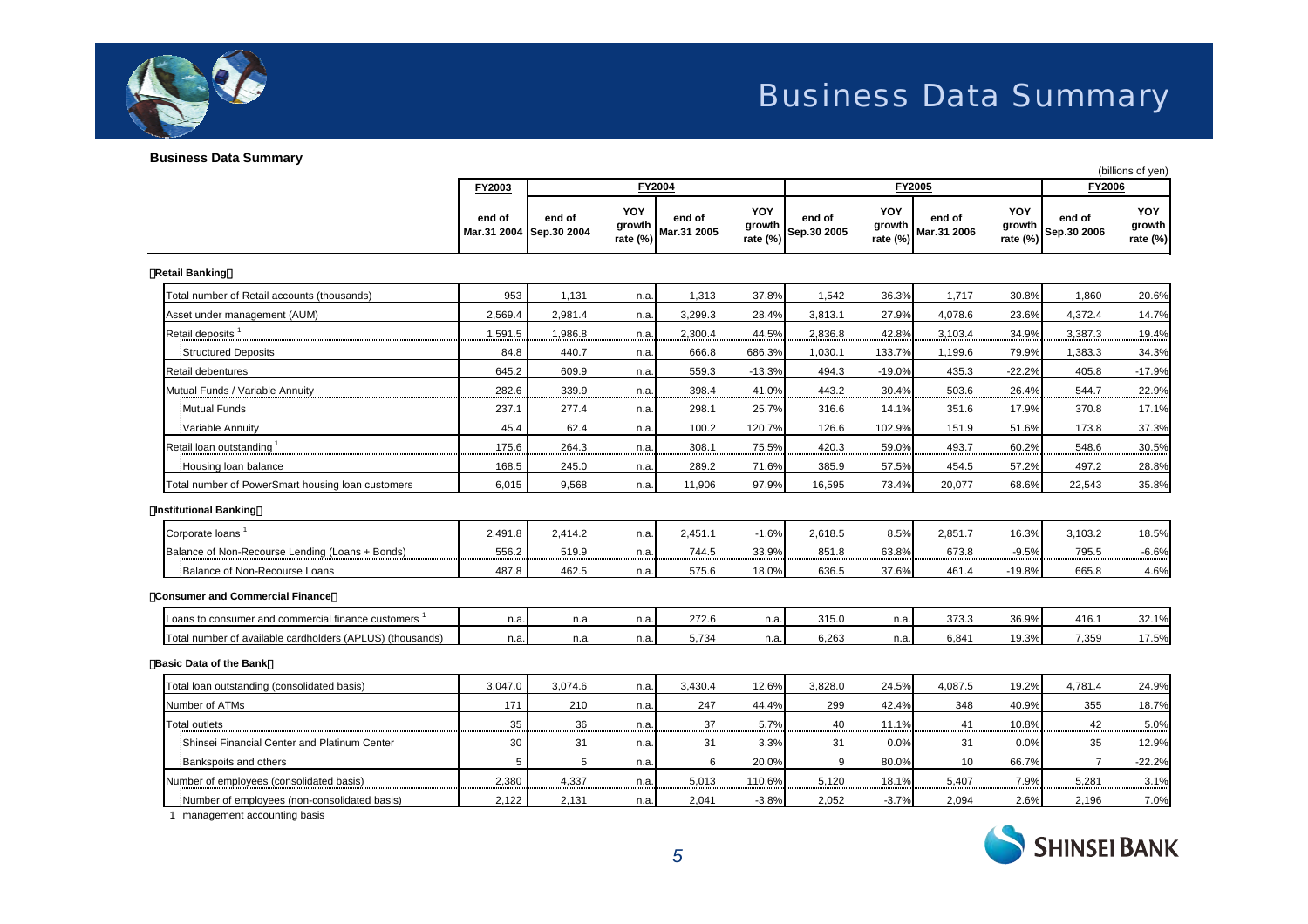

### Balance Sheet Impact by APLUS and Showa Leasing

|                                                          |              |                    |         | ווט או טוווישן |              |         |  |  |  |
|----------------------------------------------------------|--------------|--------------------|---------|----------------|--------------|---------|--|--|--|
|                                                          |              | September 30, 2006 |         | March 31, 2006 |              |         |  |  |  |
|                                                          |              |                    |         |                |              |         |  |  |  |
|                                                          | Consolidated | <b>APLUS</b>       | Showa   | Consolidated   | <b>APLUS</b> | Showa   |  |  |  |
|                                                          |              |                    | Leasing |                |              | Leasing |  |  |  |
| Cash and due from banks                                  | 312.4        | 139.9              | 3.5     | 488.6          | 138.1        | 4.9     |  |  |  |
| Other monetary claims purchased                          | 296.9        |                    | 0.1     | 273.9          |              | 0.1     |  |  |  |
| Monetary assets held in trust                            | 506.5        | 87.8               |         | 456.1          | 93.2         |         |  |  |  |
| Securities                                               | 1,771.7      | 4.4                | 8.9     | 1,494.4        | 4.5          | 13.1    |  |  |  |
| Loans and bills discounted                               | 4,781.4      | 244.8              | 6.5     | 4,087.5        | 227.4        | 2.4     |  |  |  |
| Installment sales credit                                 | 483.9        | 325.9              | 158.0   | 472.9          | 277.1        | 156.3   |  |  |  |
| Premises and equipment                                   |              |                    |         | 415.5          | 14.2         | 312.3   |  |  |  |
| Tangible fixed Assets                                    | 398.1        | 5.3                | 309.3   |                |              |         |  |  |  |
| oodwill, net                                             | 219.4        | 177.5              | 42.7    | 226.6          | 182.7        | 44.7    |  |  |  |
| Other intangibles                                        | 63.8         | 55.7               | 8.1     | 68.1           | 59.4         | 8.7     |  |  |  |
| Customers' liabilities for<br>acceptances and guarantees | 789.4        | 772.1              |         | 813.4          | 797.7        |         |  |  |  |
| Reserve for credit losses                                | (133.8)      | (33.0)             | (1.9)   | (144.8)        | (27.0)       | (1.3)   |  |  |  |
| Deposit (including NCD)                                  | 4,945.7      |                    |         | 4,071.7        |              |         |  |  |  |
| <b>Debentures</b>                                        | 758.8        |                    |         | 1,018.9        |              |         |  |  |  |
| Commercial paper                                         | 168.7        | 95.7               | 73.0    | 133.2          | 57.7         | 75.5    |  |  |  |
| Borrowed money                                           | 1,213.9      | 501.5              | 379.0   | 1,205.7        | 517.0        | 379.8   |  |  |  |
| Acceptances and guarantees                               | 789.4        | 772.1              |         | 813.4          | 797.7        |         |  |  |  |
| Minority interests in subsidiaries                       | 264.6        | 83.0               | 1.6     | 261.8          | 80.0         | 1.3     |  |  |  |

#### Note:

1. Numbers for APLUS and Showa Leasing shown in this table are different from those companies' own financial statement because the numbers shown here represent management accounting basis after the consolidation adjustment and market value adjustment.

2. Goodwill (net) is recorded during consolidating process.

3. Minority interests in subsidiaries are recorded during consolidating process.

(billions of yen

Installment sales credit and guarantees for installment sales credit represent most of APLUS's total assets.

In the Bank's consolidated balance sheet, most of recorded "Loans and bills discounted"and "Installment sales credit" associated with APLUS balance sheet are, in APLUS's balance sheet, recorded as "Installment sales credit"

The amounts that are included in "Customers' liabilities for acceptances and guarantees" in the Bank's consolidated balance sheet associated with APLUS's assets recorded as "Guarantees for installment sales credit" is JPY 724.3billion

#### Showa Leasing

Installment sales credit and leasing assets represent most of Showa Leasing's total assets.

In the Bank's consolidated balance sheet, most of recorded "Installment sales credit"associated with Showa Leasing's balance sheet are, in Showa Leasing's balance sheet, recorded as "Installment sales credit"

In the Bank's consolidated balance sheet, most of recorded "Tangible fixed assets" associated with Showa Leasing's balance sheet are, in Showa Leasing's balance sheet, recorded as "Tangible leasing assets"

In the Bank's consolidated balance sheet as of March 31,2006, "Tangible leasing assets" was included in "Premises and equipment"



APLUS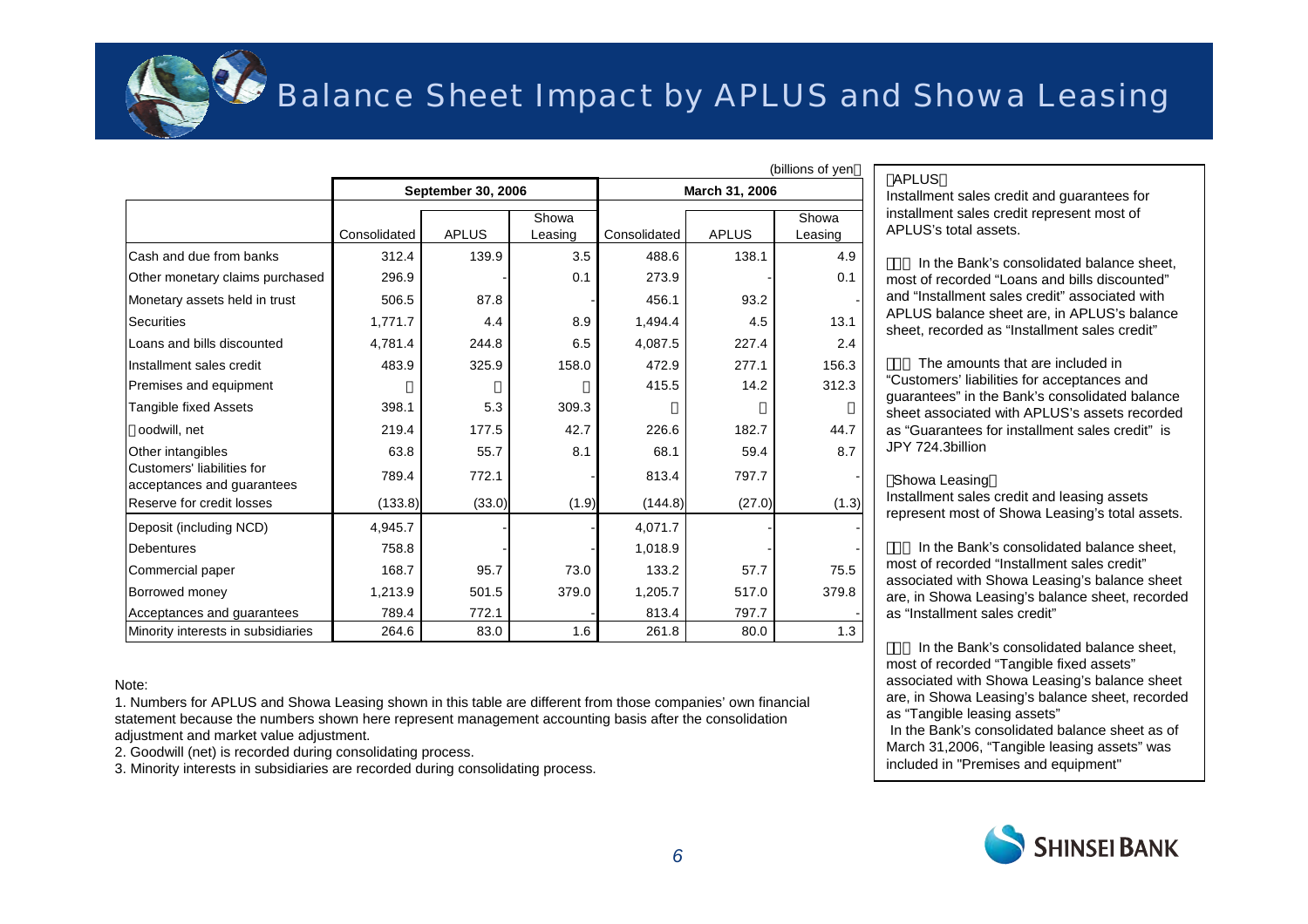

### Interest Earning Assets and Interest Bearing Liabilities (consolidated)

**Interest-Earning Assets and Interest-Bearing Liabilities (Consolidated) (1)** *(billions of yen, except percentages)*

|                                                                                 | Six months ended<br>Sep. 30, 2006<br>(1H-FY2006) |                  |                |                  | Six months ended<br>Sep. 30, 2005<br>(1H-FY2005) |                          | Fiscal year ended<br>Mar. 31, 2006<br>(FY2005) |       |                          |  |
|---------------------------------------------------------------------------------|--------------------------------------------------|------------------|----------------|------------------|--------------------------------------------------|--------------------------|------------------------------------------------|-------|--------------------------|--|
|                                                                                 | Average                                          |                  | Yield/rate     | Average          |                                                  | Yield/rate               | Average                                        |       | Yield/rate               |  |
|                                                                                 |                                                  | balance Interest | (%)            | balance Interest |                                                  | (%)                      | balance Interest                               |       | (% )                     |  |
| Interest-earning assets <sup>(2)</sup> :                                        |                                                  |                  |                |                  |                                                  |                          |                                                |       |                          |  |
| Loans and bills discounted                                                      | 4,304.8                                          | 59.2             | 2.74           | 3,576.5          | 50.8                                             | 2.83                     | 3,730.7                                        | 104.4 | 2.80                     |  |
| Leased assets and installment receivables <sup>(2)</sup>                        | 838.0                                            | 25.5             | 6.09           | 781.4            | 23.6                                             | 6.04                     | 793.7                                          | 46.0  | 5.80                     |  |
| <b>Securities</b>                                                               | 1,605.9                                          | 16.8             | 2.09           | 1,698.5          | 8.3                                              | 0.98                     | 1.721.4                                        | 16.8  | 0.98                     |  |
| Other interest-earning assets (3)(4)                                            | 672.7                                            | 6.8              | n.m.           | 356.8            | 2.1                                              | n.m.                     | 503.7                                          | 3.7   | n.m.                     |  |
| Total interest-earning assets <sup>(2)</sup>                                    | 7,421.6                                          | 108.5            | 2.92           | 6,413.3          | 84.9                                             | 2.64                     | 6,749.7                                        | 171.0 | 2.53                     |  |
| Interest-bearing liabilities:                                                   |                                                  |                  |                |                  |                                                  |                          |                                                |       |                          |  |
| Deposits and negotiable certificates of deposit                                 | 4,472.7                                          | 13.6             | 0.61           | 3.548.5          | 8.0                                              | 0.45                     | 3.776.8                                        | 16.9  | 0.45                     |  |
| <b>Debentures</b>                                                               | 871.0                                            | 1.5              | 0.36           | 1,198.9          | 2.6                                              | 0.44                     | 1,152.9                                        | 4.7   | 0.41                     |  |
| Subordinated debt                                                               | 360.9                                            | 3.5              | 1.99           | 251.6            | 3.0                                              | 2.41                     | 259.7                                          | 5.5   | 2.13                     |  |
| Borrowed money and corporate bonds                                              | 1,127.2                                          | 5.3              | 0.94           | 967.3            | 6.5                                              | 1.36                     | 999.3                                          | 12.2  | 1.22                     |  |
| Other interest-bearing liabilities <sup>(4)</sup>                               | 387.5                                            | 7.0              | n.m.           | 225.8            | 0.8                                              | n.m.                     | 229.5                                          | 3.3   | n.m.                     |  |
| <b>Total interest-bearing liabilities</b>                                       | 7,219.6                                          | 31.2             | 0.86           | 6,192.4          | 21.2                                             | 0.68                     | 6,418.4                                        | 42.7  | 0.67                     |  |
| Non interest-bearing sources of funds:                                          |                                                  |                  |                |                  |                                                  |                          |                                                |       |                          |  |
| Non interest-bearing (assets) liabilities, net                                  | (598.7)                                          |                  |                | (582.7)          |                                                  |                          | (489.7)                                        |       |                          |  |
| Shareholders' equity                                                            | 800.7                                            |                  |                | 803.6            |                                                  |                          | 821.0                                          |       |                          |  |
| Total interest-bearing liabilities and                                          |                                                  |                  |                |                  |                                                  |                          |                                                |       |                          |  |
| non interest-bearing sources of funds                                           | 7,421.6                                          |                  |                | 6,413.3          |                                                  |                          | 6,749.7                                        |       |                          |  |
| Net interest margin <sup>(2)</sup>                                              |                                                  |                  | 2.05           |                  |                                                  | 1.96                     |                                                |       | 1.87                     |  |
| Impact of non interest-bearing sources                                          |                                                  |                  | 0.02           |                  |                                                  | 0.02                     |                                                |       | 0.03                     |  |
| Net revenue/yield on interest-earning assets <sup>(2)</sup>                     | $\blacksquare$                                   | 77.3             | 2.08           | $\sim$           | 63.7                                             | 1.98                     | $\overline{\phantom{a}}$                       | 128.3 | 1.90                     |  |
| Note:                                                                           |                                                  |                  |                |                  |                                                  |                          |                                                |       |                          |  |
| Reclass from total revenue on interest-earning assets to total interest income. |                                                  |                  |                |                  |                                                  |                          |                                                |       |                          |  |
| Total revenue on interest-earning assets                                        | 7,421.6                                          | 108.5            | 2.92           | 6,413.3          | 84.9                                             | 2.64                     | 6,749.7                                        | 171.0 | 2.53                     |  |
| Less: Income on leased assets and installment receivables                       | 838.0                                            | 25.5             | 6.09           | 781.4            | 23.6                                             | 6.04                     | 793.7                                          | 46.0  | 5.80                     |  |
| <b>Total interest income</b>                                                    | 6,583.5                                          | 82.9             | 2.51           | 5,631.9          | 61.3                                             | 2.17                     | 5,955.9                                        | 125.0 | 2.10                     |  |
| Total interest expense                                                          | $\overline{a}$                                   | 31.2             | $\blacksquare$ | $\overline{a}$   | 21.2                                             | $\overline{\phantom{a}}$ | $\overline{a}$                                 | 42.7  | $\overline{\phantom{a}}$ |  |
| Net interest income                                                             |                                                  | 51.7             | L.             | $\overline{a}$   | 40.1                                             | $\overline{a}$           | $\overline{\phantom{a}}$                       | 82.2  | $\blacksquare$           |  |

(1) Certain prior period numbers have been reclassified to conform to current period presentation.

(2) Includes leased assets and installment receivables and related yields.

(3) Interest earning deposits have been restated, by excluding cash deposits, to be consistent with prior period reporting.

(4) Other interest-earning assets and other interest-bearing liabilities include interest swaps and funding swaps.

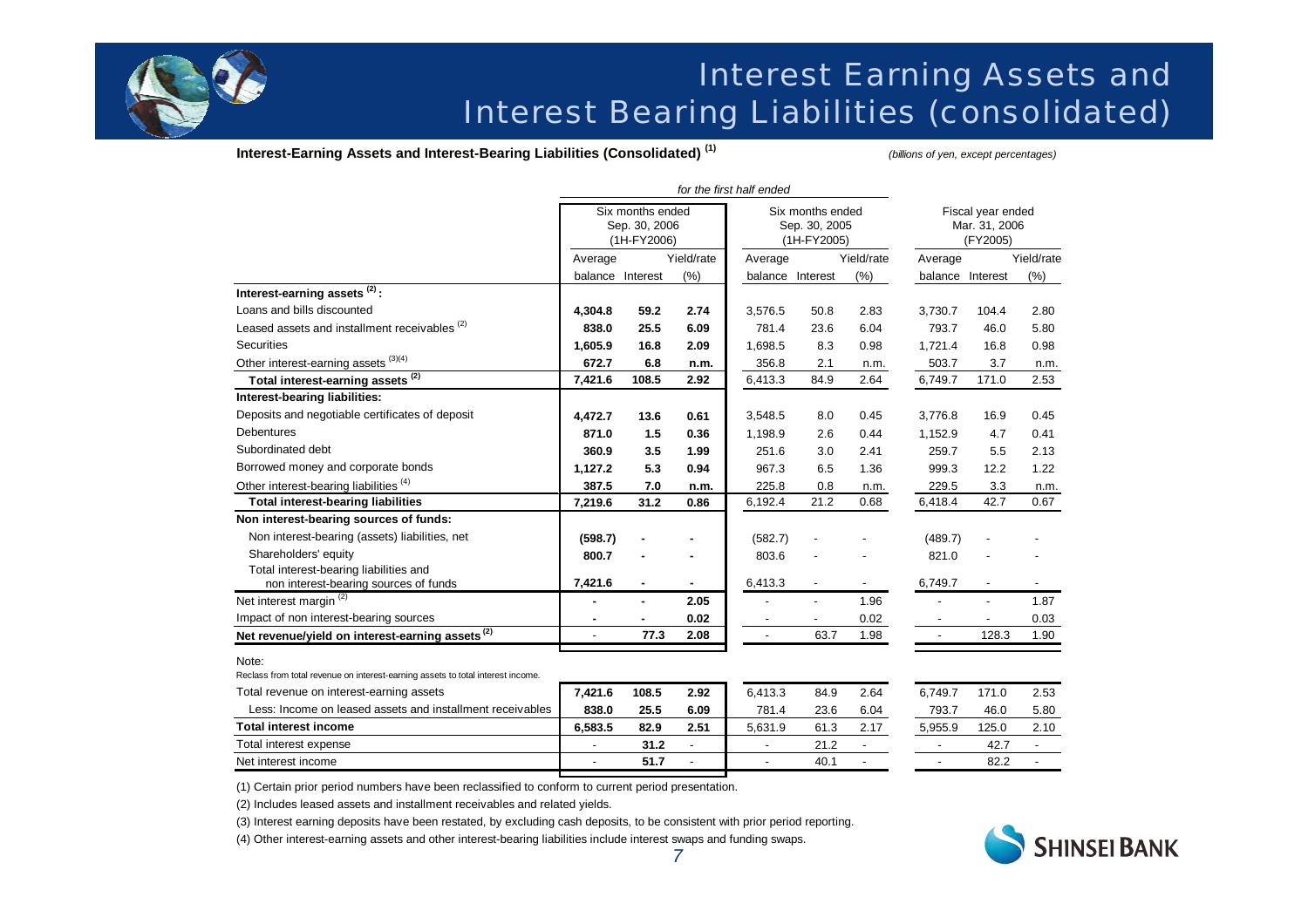

### Interest Earning Assets and Interest Bearing Liabilities (non-consolidated)

### **Interest-Earning Assets and Interest-Bearing Liabilities (Non-consolidated)** *(billions of yen, except percentages)*

|                                                         | Average | Six months ended<br>Sep. 30, 2006<br>(1H-FY2006) |            |                | Six months ended             |                          |                                                |                |                          |
|---------------------------------------------------------|---------|--------------------------------------------------|------------|----------------|------------------------------|--------------------------|------------------------------------------------|----------------|--------------------------|
|                                                         |         |                                                  |            |                | Sep. 30, 2005<br>(1H-FY2005) |                          | Fiscal year ended<br>Mar. 31, 2006<br>(FY2005) |                |                          |
|                                                         |         |                                                  | Yield/rate | Average        |                              | Yield/rate               | Average                                        |                | Yield/rate               |
|                                                         | balance | Interest                                         | (% )       | balance        | Interest                     | (% )                     | balance                                        | Interest       | (% )                     |
| Interest-earning assets:                                |         |                                                  |            |                |                              |                          |                                                |                |                          |
| Cash and due from banks                                 | 92.2    | 1.2                                              | 2.77       | 72.3           | 1.0                          | 2.92                     | 86.3                                           | 2.0            | 2.33                     |
| Call loans                                              | 87.1    | 0.1                                              | 0.23       | 44.9           | 0.0                          | 0.03                     | 100.9                                          | 0.0            | 0.02                     |
| Receivables under resale agreements                     |         |                                                  |            |                |                              | $\overline{\phantom{0}}$ |                                                |                | $\overline{\phantom{a}}$ |
| Collateral related to securities borrowing transactions | 149.7   | 0.2                                              | 0.27       | 6.4            | 0.0                          | 0.49                     | 10.2                                           | 0.0            | 0.29                     |
| <b>Securities</b>                                       | 1,900.3 | 20.7                                             | 2.17       | 1,977.4        | 11.8                         | 1.19                     | 1,997.4                                        | 21.0           | 1.05                     |
| Loans and bills discounted                              | 4,124.7 | 31.7                                             | 1.53       | 3,483.9        | 28.8                         | 1.65                     | 3,612.3                                        | 57.8           | 1.60                     |
| Other interest-earning assets                           | 58.4    | 0.6                                              | 2.31       | 82.6           | 0.3                          | 0.93                     | 65.4                                           | 0.9            | 1.40                     |
| Interest rate and funding swaps                         |         | 4.5                                              |            | $\blacksquare$ | 0.5                          | $\overline{\phantom{0}}$ |                                                | 0.6            |                          |
| <b>Total interest-earning assets</b>                    | 6,412.6 | 59.2                                             | 1.84       | 5,667.7        | 42.7                         | 1.50                     | 5,872.8                                        | 82.6           | 1.40                     |
| Interest-bearing liabilities:                           |         |                                                  |            |                |                              |                          |                                                |                |                          |
| Deposits                                                | 4,278.0 | 13.4                                             | 0.62       | 3,421.1        | 8.0                          | 0.47                     | 3,746.5                                        | 16.9           | 0.45                     |
| Negotiable certificates of deposit                      | 256.0   | 0.2                                              | 0.21       | 199.6          | 0.0                          | 0.02                     | 199.7                                          | 0.0            | 0.03                     |
| <b>Debentures</b>                                       | 872.9   | 1.5                                              | 0.35       | 1,206.3        | 2.6                          | 0.43                     | 1,158.6                                        | 4.7            | 0.40                     |
| Call money                                              | 157.1   | 1.0                                              | 1.27       | 139.1          | 0.0                          | 0.07                     | 127.3                                          | 0.0            | 0.07                     |
| Payable under repurchase agreements                     |         |                                                  |            | 1.2            | 0.0                          | 0.00                     | 0.6                                            | 0.0            | 0.00                     |
| Collateral related to securities lending transactions   | 70.1    | 0.0                                              | 0.20       | 6.6            | 0.0                          | 0.20                     | 4.9                                            | 0.0            | 0.55                     |
| Borrowed money                                          | 279.6   | 0.9                                              | 0.67       | 324.4          | 3.5                          | 2.20                     | 308.4                                          | 5.8            | 1.88                     |
| Corporate bonds                                         | 450.1   | 9.2                                              | 4.08       | 50.0           | 0.1                          | 0.42                     | 105.3                                          | 1.7            | 1.64                     |
| Other interest-bearing liabilities                      | 0.3     | 5.6                                              | n.m.       | 0.3            | 0.7                          | n.m.                     | 0.3                                            | 3.0            | n.m.                     |
| Interest rate and funding swaps                         |         | $\overline{\phantom{0}}$                         |            |                |                              | $\overline{\phantom{a}}$ |                                                | $\blacksquare$ |                          |
| <b>Total interest-bearing liabilities</b>               | 6,364.5 | 32.1                                             | 1.00       | 5,348.8        | 15.2                         | 0.56                     | 5,652.1                                        | 32.3           | 0.57                     |
| Net interest income/yield on interest-earning assets    | 6,412.6 | 27.1                                             | 0.84       | 5,667.7        | 27.4                         | 0.96                     | 5,872.8                                        | 50.2           | 0.85                     |

n.m.: not meaningful

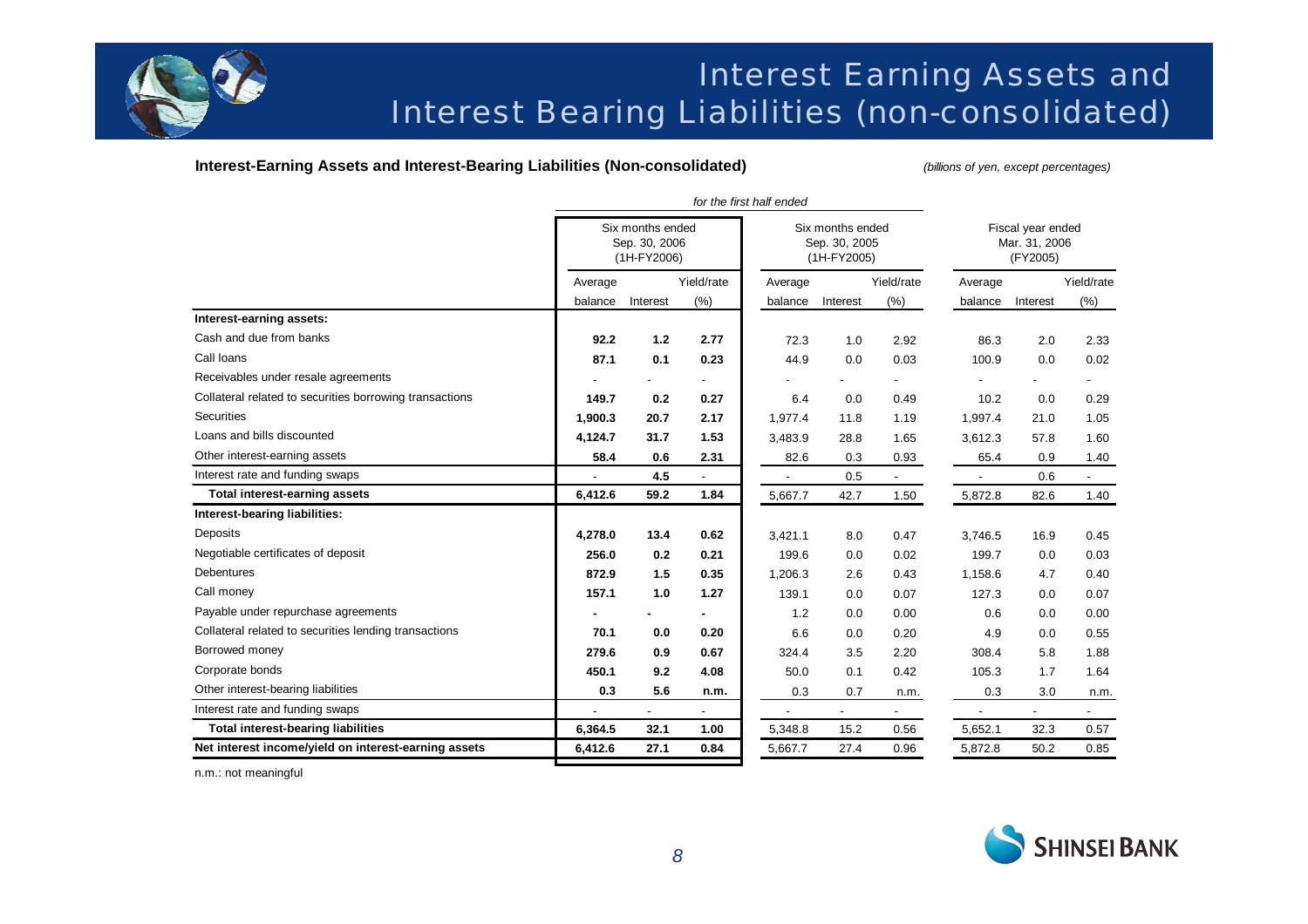

 $\Box$  The bank had JPY 217.6 billion of tax loss carryforwards related to corporation tax as of March 31, 2006.

|                                  | Amount            |                |
|----------------------------------|-------------------|----------------|
|                                  | (billions of ven) | Date of expiry |
| Fiscal year ended March 31, 2002 | 63.0              | March 31, 2009 |
| Fiscal year ended March 31, 2003 | 154.5             | March 31, 2010 |
| Total                            | 217.6             |                |

 $\Box$  In addition, other important tax loss carryforwards of major subsidiaries are as follows. The Bank cannot add the tax loss carryforwards of APLUS and Showa Leasing to its own tax loss carryforwards because, as less than wholly owned subsidiaries, they are not included in the Bank's consolidated corporate tax system.

| <b>APLUS</b>                           | (billions of yen) | Date of expiry |
|----------------------------------------|-------------------|----------------|
| Fiscal period ended March 31, 2005     | 157.7             | March 31, 2012 |
| Fiscal period ended September 30, 2005 | 2.9               | March 31, 2013 |
| Fiscal period ended March 31, 2006     | 4.6               | March 31, 2013 |
| Total                                  | 165.3             |                |
| Showa Leasing                          | (billions of yen) | Date of expiry |
| Fiscal period ended March 31, 2005     | 32.2              | March 31, 2012 |

 $\Box$  For the first half fiscal year 2006, Shinsei Bank recorded JPY 18.8 billion of consolidated taxable income.

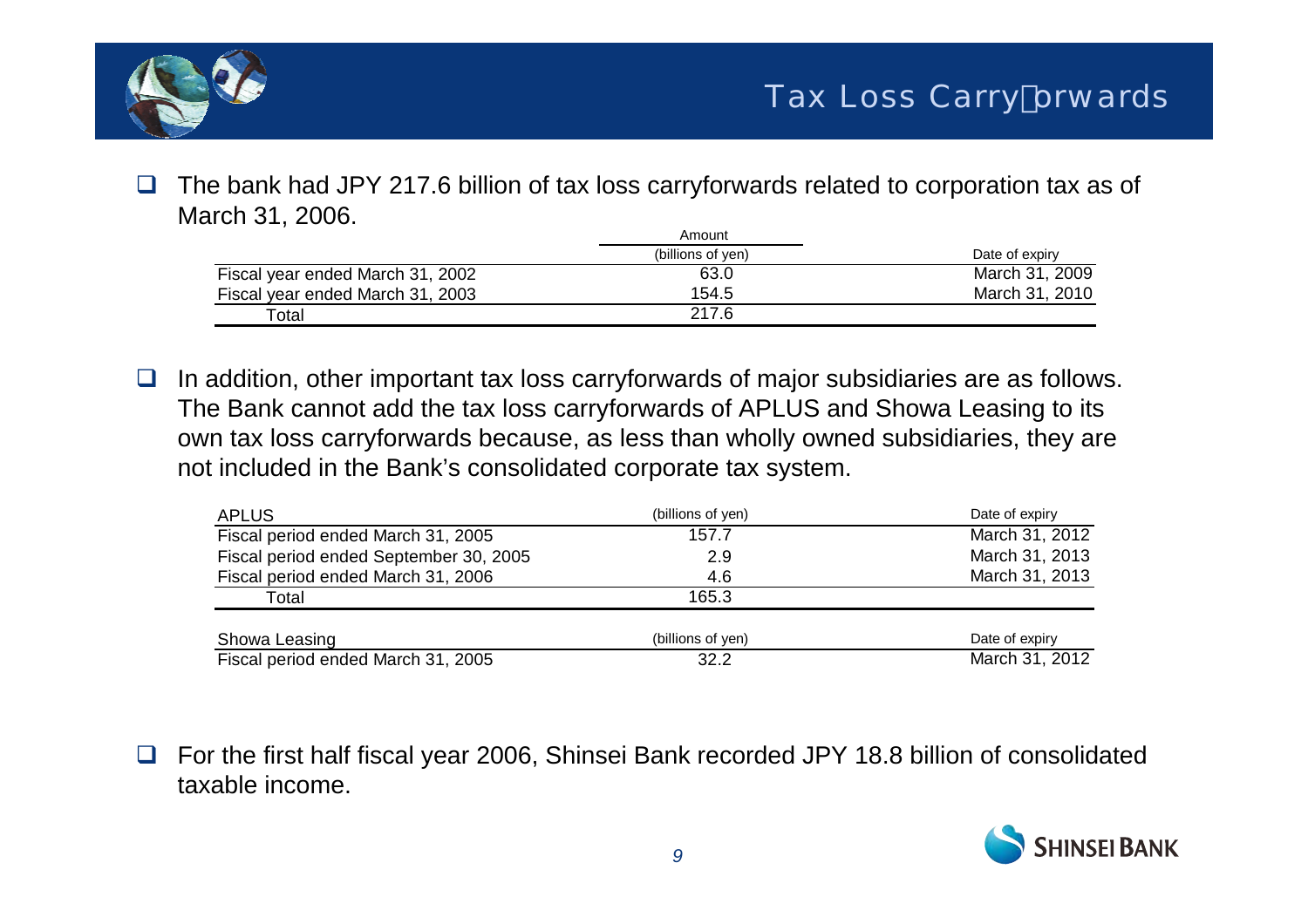

### APLUS Data

*All figures presented in the following tables are based on APLUS' disclosed financials and before consolidation to Shinsei's financials.*

|                           |                                          | (billions of yen)<br>for the six months ended |               |               |               |  |  |  |  |
|---------------------------|------------------------------------------|-----------------------------------------------|---------------|---------------|---------------|--|--|--|--|
|                           |                                          | Sep. 30, 2006                                 | Mar. 31, 2006 | Sep. 30, 2005 | Mar. 31, 2005 |  |  |  |  |
| <b>Operating Revenue</b>  |                                          | 57.3                                          | 51.7          | 49.5          | 51.0          |  |  |  |  |
|                           | Credit card shopping (Sogo)              | 4.2                                           | 3.4           | 3.0           | 2.8           |  |  |  |  |
|                           | Installment shopping credit (Kohin)      | 10.2                                          | 6.8           | 6.7           | 7.3           |  |  |  |  |
|                           | Credit guarantee                         | 13.8                                          | 14.6          | 15.4          | 15.6          |  |  |  |  |
| Loan                      |                                          | 23.9                                          | 21.3          | 19.8          | 20.6          |  |  |  |  |
|                           | Consumer Ioan                            | 23.7                                          | 21.1          | 19.6          | 20.4          |  |  |  |  |
|                           | Cashing by credit card                   | 10.5                                          | 10.3          | 10.0          | 0.0           |  |  |  |  |
|                           | Loan card                                | 11.5                                          | 9.5           | 8.4           | 0.0           |  |  |  |  |
|                           | Other consumer loan                      | 1.6                                           | 1.2           | 1.1           | 0.0           |  |  |  |  |
|                           | Other Ioan                               | 0.1                                           | 0.1           | 0.1           | 0.1           |  |  |  |  |
|                           | Financial income                         | 1.0                                           | 1.0           | 0.9           | 1.2           |  |  |  |  |
| Others                    |                                          | 4.0                                           | 4.4           | 3.5           | 3.2           |  |  |  |  |
| <b>Operating Expenses</b> |                                          | 53.9                                          | 43.5          | 43.2          | 44.7          |  |  |  |  |
| SG&A                      |                                          | 51.3                                          | 41.3          | 40.5          | 38.3          |  |  |  |  |
|                           | Net provision of allowance for bad debts | 17.5                                          | 13.0          | 13.7          | 12.7          |  |  |  |  |
|                           | Others                                   | 33.7                                          | 28.2          | 26.8          | 25.5          |  |  |  |  |
|                           | Financial expenses                       | 2.5                                           | 2.2           | 2.6           | 6.4           |  |  |  |  |
| <b>Operating Income</b>   |                                          | 3.4                                           | 8.1           | 6.3           | 6.3           |  |  |  |  |
| Ordinary Income           |                                          | 3.5                                           | 8.1           | 6.4           | 4.6           |  |  |  |  |
|                           | Net Extraordinary Profit (Loss)          | (1.4)                                         | (1.3)         | (0.3)         | 0.0           |  |  |  |  |
|                           | Net Income before Tax                    | 2.1                                           | 6.8           | 6.1           | 4.6           |  |  |  |  |
| Net Income                |                                          | 0.5                                           | 8.3           | 8.0           | 4.6           |  |  |  |  |

|                          |           | (billions of yen)<br>as of the end of |           |           |  |  |  |  |  |  |
|--------------------------|-----------|---------------------------------------|-----------|-----------|--|--|--|--|--|--|
|                          | Sep. 2006 | Mar. 2006                             | Sep. 2005 | Mar. 2005 |  |  |  |  |  |  |
| <b>Total Assets</b>      | 1,608.2   | 1.593.1                               | 1.542.9   | 1,667.0   |  |  |  |  |  |  |
| <b>Total Liabilities</b> | 1,534.2   | 1.516.1                               | 1,469.4   | 1,602.3   |  |  |  |  |  |  |
| <b>Total Net Assets</b>  | 74.0      | 76.9                                  | 73.4      | 64.7      |  |  |  |  |  |  |
|                          |           |                                       |           |           |  |  |  |  |  |  |

| <b>Key Financial Data</b><br><b>Key Business Data</b>   |                    |                    |                             |                    |                                                    | as of the end of | (billions of yen) |           |           |
|---------------------------------------------------------|--------------------|--------------------|-----------------------------|--------------------|----------------------------------------------------|------------------|-------------------|-----------|-----------|
|                                                         |                    |                    | for the six months ended    | (billions of yen)  |                                                    | Sep. 2006        | Mar. 2006         | Sep. 2005 | Mar. 2005 |
|                                                         | Sep. 30, 2006      |                    | Mar. 31, 2006 Sep. 30, 2005 | Mar. 31, 2005      | <b>Total Account Receivables</b>                   | 1,329.1          | 1,315.0           | 1,358.3   | 1,505.3   |
|                                                         |                    | 51.7               | 49.5                        |                    | Total installment receivables                      | 604.7            | 568.7             | 541.6     | 485.0     |
| <b>Operating Revenue</b><br>Credit card shopping (Sogo) | 57.3<br>4.2        | 3.4                | 3.0                         | 51.0<br>2.8        | Credit card shopping (Sogo)                        | 39.4             | 36.9              | 28.5      | 27.1      |
| Installment shopping credit (Kohin)                     | 10.2               | 6.8                | 6.7                         | 7.3                | Installment shopping credit (Kohin)                | 296.8            | 253.8             | 243.6     | 214.2     |
| Credit guarantee                                        | 13.8               | 14.6               | 15.4                        | 15.6               | Loan                                               | 268.2            | 277.7             | 266.7     | 240.4     |
| Loan                                                    | 23.9               | 21.3               | 19.8                        | 20.6               | Consumer Ioan                                      | 253.3            | 234.0             | 222.8     | 196.9     |
| Consumer Ioan                                           | 23.7               | 21.1               | 19.6                        | 20.4               | Cashing by credit card                             | 70.0             | 66.3              | 64.5      | 57.9      |
| Cashing by credit card                                  | 10.5               | 10.3               | 10.0                        | 0.0                | Loan card                                          | 133.7            | 131.9             | 104.0     | 85.4      |
| Loan card                                               | 11.5               | 9.5                | 8.4                         | 0.0                | Other consumer loan                                |                  | 35.7              | 54.3      | 53.5      |
| Other consumer loan                                     | 1.6                | 1.2                | 1.1                         | 0.0                |                                                    | 49.5             |                   |           |           |
| Other Ioan                                              | 0.1                | 0.1                | 0.1                         | 0.1                | Other Ioan                                         | 14.9             | 43.6              | 43.8      | 43.4      |
| Financial income                                        | 1.0                | 1.0                | 0.9                         | 1.2                | <b>Others</b>                                      | 0.1              | 0.1               | 2.7       | 3.2       |
| Others                                                  | 4.0                | 4.4                | 3.5                         | 3.2                | Credit quarantee receivables                       | 724.3            | 746.3             | 816.7     | 1,020.3   |
| <b>Operating Expenses</b>                               | 53.9               | 43.5               | 43.2                        | 44.7               |                                                    |                  |                   |           |           |
| SG&A                                                    | 51.3               | 41.3               | 40.5                        | 38.3               | Number of Merchants (thousands)                    | 897              | 648               | 634       | 625       |
| Net provision of allowance for bad debts                | 17.5               | 13.0               | 13.7                        | 12.7               | Total Available Cardholders (thousands)            |                  |                   |           |           |
| Others                                                  | 33.7               | 28.2               | 26.8                        | 25.5               | (non-consolidated)                                 | 7,359            | 6,841             | 6,263     | 5,734     |
| Financial expenses                                      | 2.5                | 2.2<br>8.1         | 2.6<br>6.3                  | 6.4<br>6.3         | Number of New Card Issuance (thousands)            |                  |                   |           |           |
| <b>Operating Income</b><br><b>Ordinary Income</b>       | 3.4<br>3.5         | 8.1                | 6.4                         | 4.6                | (non-consolidated)                                 | 905              | 891               | 887       | 834       |
| Net Extraordinary Profit (Loss)                         | (1.4)              | (1.3)              | (0.3)                       | 0.0                |                                                    |                  |                   |           |           |
| Net Income before Tax                                   | 2.1                | 6.8                | 6.1                         | 4.6                | Loan Receivables Outstanding by Interest Rate Zone | 204.3            |                   |           |           |
| <b>Net Income</b>                                       | 0.5                | 8.3                | 8.0                         | 4.6                | (non-consolidated) *                               |                  |                   |           |           |
|                                                         |                    |                    |                             |                    | 15.0%                                              | 0.9              |                   |           |           |
|                                                         |                    |                    |                             |                    | 18.0%                                              | 32.9             |                   |           |           |
|                                                         |                    |                    |                             | (billions of yen)  | 20.0%                                              | 15.2             |                   |           |           |
|                                                         |                    |                    | as of the end of            |                    | 25.0%                                              | 52.7             |                   |           |           |
|                                                         |                    |                    |                             |                    | 29.2%                                              | 102.4            |                   |           |           |
|                                                         | Sep. 2006          | Mar. 2006          | Sep. 2005                   | Mar. 2005          |                                                    |                  |                   |           |           |
| <b>Total Assets</b>                                     |                    |                    | 1.542.9                     |                    | Cashing by credit card                             | 75.7             |                   |           |           |
| <b>Total Liabilities</b>                                | 1,608.2<br>1,534.2 | 1,593.1<br>1,516.1 | 1,469.4                     | 1,667.0<br>1,602.3 | Loan card                                          | 128.5            |                   |           |           |
| <b>Total Net Assets</b>                                 | 74.0               | 76.9               | 73.4                        | 64.7               | Credit Outstanding Per Account (thousand yen)      | 371              |                   |           |           |
|                                                         |                    |                    |                             |                    | Cashing by credit card                             | 242              |                   |           |           |
|                                                         |                    |                    |                             |                    | Loan card                                          | 541              |                   |           |           |

 This is a total of cashing by credit card / loan card outstanding (177.2 billion yen, non-consolidated, as of the end of Sep. 2006) based on managed assets basis, which include securitized receivables and uncollectible estimated amounts, etc.

Grey zone related:

In the six months ended Sep. 2006, APLUS incurred grey-zone related costs of 2.3 billion yen for future possible losses on reimbursements of excess interest payments. As of the end of Sep. 2006, the reserve amount stood at 2.4 billion yen.

APLUS has issued Fact Book which contains major business data on November 15, 2006. English translation is available in the material. Please see APLUS' website. URL: http://www.aplus.co.jp/ir/factbook.html



\*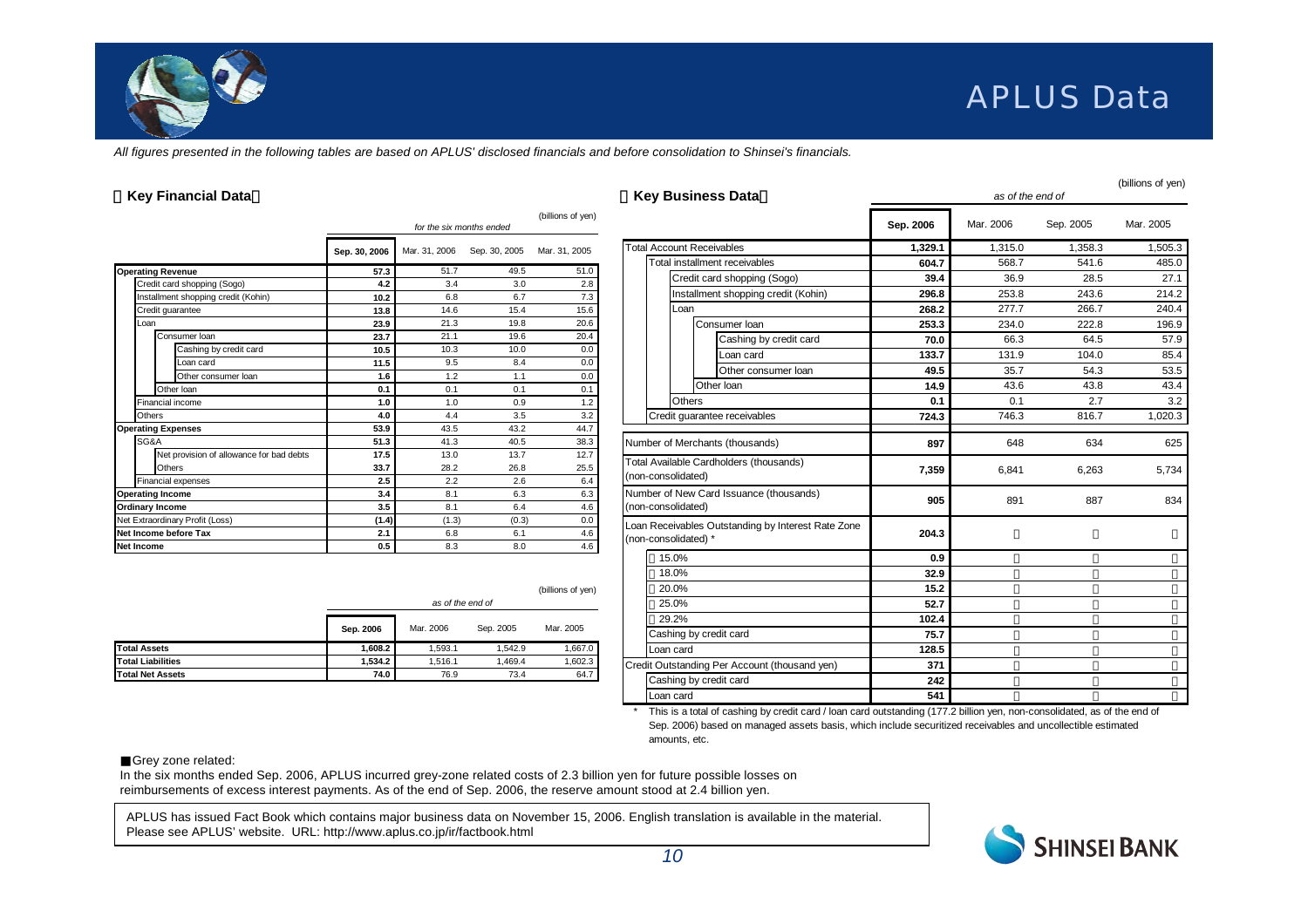

### **Shinki Data**

#### **Key Financial Data**

|                                               |               | for the six months ended | for the fiscal year ended | (billions of yen) |
|-----------------------------------------------|---------------|--------------------------|---------------------------|-------------------|
|                                               | Sep. 30, 2006 | Sep. 30, 2005            | Mar. 31, 2006             | Mar. 31, 2005     |
| <b>Operating Income</b>                       | 23.0          | 25.5                     | 50.5                      | 50.4              |
| Interest income                               | 12.5          | 13.6                     | 27.9                      | 26.1              |
| Interest on subordinated investor certificate | 9.8           | 11.0                     | 21.1                      | 22.8              |
| Others                                        | 0.6           | 0.7                      | 1.3                       | 1.4               |
| <b>Operating Expenses</b>                     | 22.2          | 20.6                     | 43.7                      | 42.1              |
| <b>Financial expenses</b>                     | 0.8           | 1.0                      | 1.9                       | 3.2               |
| Other operating expenses                      | 21.4          | 19.5                     | 41.7                      | 38.9              |
| Allowance for bad debts and write offs        | 12.3          | 8.9                      | 20.0                      | 19.6<br><br>      |
| Others                                        | 9.0           | 10.6                     | 21.7                      | 19.2              |
| <b>Operating Profit</b>                       | 0.7           | 4.8                      | 6.7                       | 8.2               |
| <b>Ordinary Profit</b>                        | 0.8           | 4.9                      | 6.8                       | 8.0               |
| Net Extraordinary Profit (Loss)               | (13.3)        | 0.2                      | 0.2                       | (0.1)             |
| Net Income before Tax                         | (12.4)        | 5.1                      | 7.0                       | 7.9               |
| <b>Net Income</b>                             | (15.4)        | 2.9                      | 4.1                       | 4.5               |

|                          | (billions of yen)<br>as of the end of |           |           |           |  |  |  |  |  |
|--------------------------|---------------------------------------|-----------|-----------|-----------|--|--|--|--|--|
|                          | Sep. 2006                             | Mar. 2006 | Sep. 2005 | Mar. 2005 |  |  |  |  |  |
| <b>Total Assets</b>      | 171.9                                 | 189.7     | 195.5     | 180.1     |  |  |  |  |  |
| <b>Total Liabilities</b> | 120.1                                 | 121.1     | 128.0     | 114.8     |  |  |  |  |  |
| Total Net Assets         | 51.8                                  | 68.5      | 67.4      | 65.3      |  |  |  |  |  |

|                                                 |           |           |                  | (billions of yen) |
|-------------------------------------------------|-----------|-----------|------------------|-------------------|
|                                                 |           |           | as of the end of |                   |
|                                                 | Sep. 2006 | Mar. 2006 | Sep. 2005        | Mar. 2005         |
| Loan Receivables Outstanding <sup>(1)</sup>     | 187.5     | 199.4     | 211.9            | 211.8             |
| Consumer Ioans                                  | 130.0     | 136.8     | 144.8            | 142.3             |
| Unsecured loans                                 | 129.6     | 136.3     | 144.2            | 141.6             |
| Secured Ioans                                   | 0.4       | 0.4       | 0.5              | 0.7               |
| <b>Business loans</b>                           | 57.5      | 62.6      | 67.0             | 69.4              |
| Loans on deeds                                  | 0.4       | 0.6       | 0.9              | 1.3               |
| Noloan business                                 | 56.9      | 61.8      | 65.7             | 67.0              |
| Secured Ioans                                   | 0.0       | 0.1       | 0.3              | 1.0               |
| Number of Branch Offices                        | 572       | 610       | 568              | 475               |
| Weighted Average Rate of Loan Interest Rate (%) | 27.18     | 26.60     | 27.23            | 27.18             |
| Consumer Ioans                                  | 27.59     | 26.91     | 27.60            | 27.62             |
| Unsecured loans                                 | 27.65     | 26.97     | 27.67            | 27.70             |
| Secured Ioans                                   | 11.07     | 11.15     | 11.61            | 11.84             |
| <b>Business loans</b>                           | 26.24     | 25.93     | 26.42            | 26.29             |
| Loans on deeds                                  | 21.29     | 21.26<br> | 22.21            | 22.25<br>         |
| Noloan business                                 | 26.30     | 26.02     | 26.57            | 26.77             |
| Secured Ioans                                   | 11.54     | 9.68      | 9.19             | 7.39              |
| Weighted Average Rate of Funding Rate (%)       |           |           |                  |                   |
| During the fiscal year                          | 1.64      | 1.82<br>  | 1.96             | 2.71              |
| As of the end of the fiscal year                | 1.68      | 1.63      | 1.80             | 2.33              |

(1) Balance of loans include ones off-balanced through securitization program

All figures presented in the following tables are based on Shinki' disclosed financials

Grey zone related:

In the six months ended Sep. 2006, Shinki (non-consolidated basis) incurred grey-zone related costs of 14.8 billion yen for future possible losses on reimbursements of excess interest payments. (3.4 billion yen was recorded in operating expenses and 11.4 billion yen was recorded in extraordinary losses.) As of the end of Sep. 2006, the reserve amount stood at 17.2 billion yen.

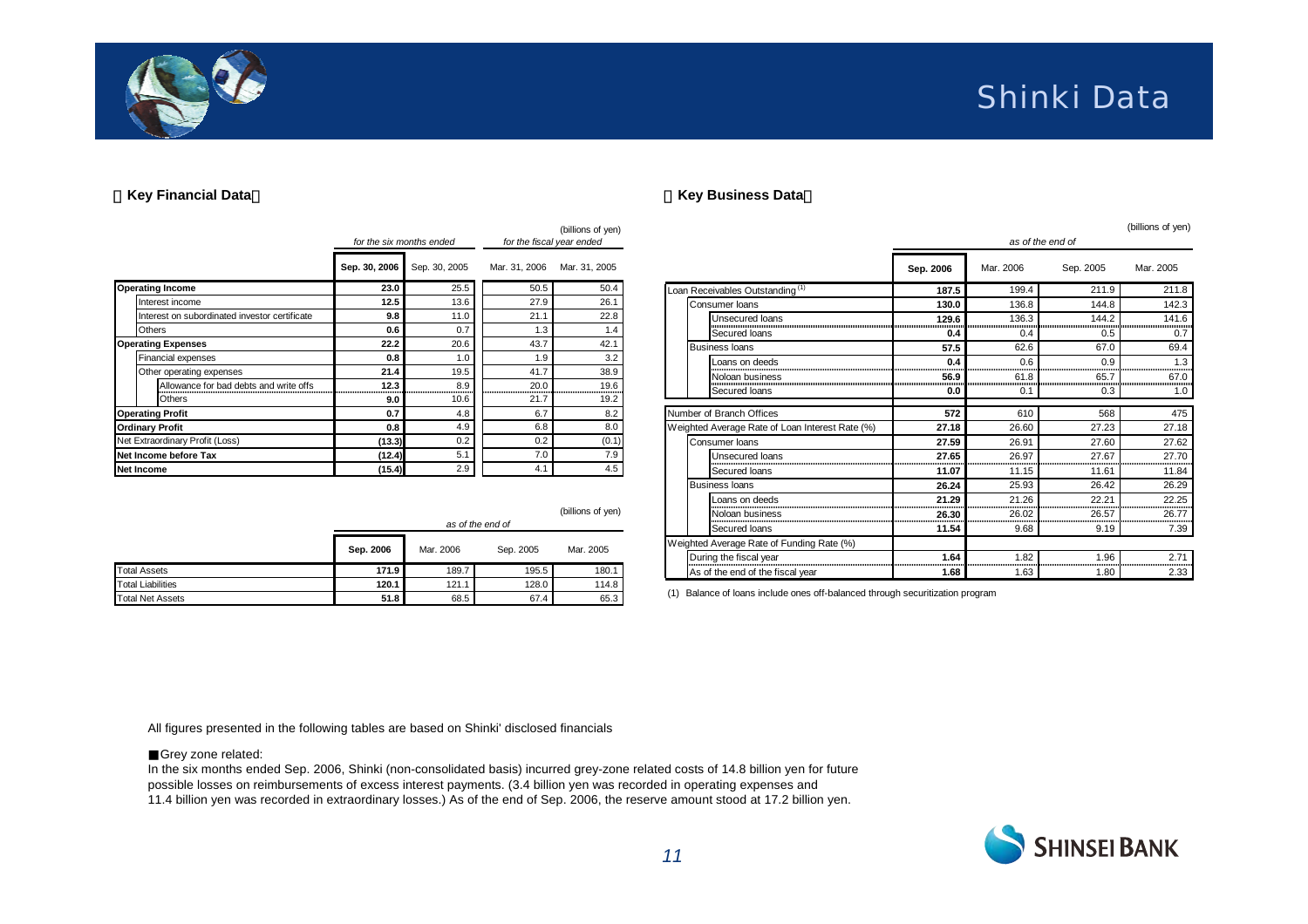

Non-Consolidated Financial Figures of Major Subsidiaries and Affiliate

|                                   |                                              |                     |                                                           |                                |                                 |                   |                 |                     |                                            |                            |                              |                            | (billions of yen)                   |
|-----------------------------------|----------------------------------------------|---------------------|-----------------------------------------------------------|--------------------------------|---------------------------------|-------------------|-----------------|---------------------|--------------------------------------------|----------------------------|------------------------------|----------------------------|-------------------------------------|
|                                   |                                              |                     |                                                           |                                | As of the end of September 2006 |                   |                 |                     | For the first 6 months<br>Fiscal Year 2006 |                            |                              | (Reference) FY2005         |                                     |
| Name of Company                   | Consolidation<br>(Cons.) or Equity<br>Method | Established<br>Date | <b>Main Business</b>                                      | Recent<br>Financial<br>Closing | Total<br>Assets                 | Borrowed<br>Money | from<br>Shinsei | Capital<br>Accounts | from<br>Shinsei                            | Net<br>Operating<br>Income | Net<br>Income<br>(after tax) | Net<br>Operating<br>Income | <b>Net</b><br>Income<br>(after tax) |
| [Institutional Banking]           |                                              |                     |                                                           |                                |                                 |                   |                 |                     |                                            |                            |                              |                            |                                     |
| Shinsei Securities                | Cons.                                        | 1997/8              | Securities                                                | 2006/9                         | 72.1                            | 39.5              | 33.0            | 14.7                | 14.7                                       | 1.4                        | 0.8                          | 7.3                        | 4.3                                 |
| Shinsei Trust & Banking           | Cons.                                        | 1996/11             | Trust banking                                             | 2006/9                         | 40.7                            |                   |                 | 7.9                 | 7.9                                        | 0.8                        | 0.5                          | 3.0                        | 1.8                                 |
| Shinsei Investment<br>Management  | Cons.                                        | 2001/12             | Investment trust and discretionary<br>investment advising | 2006/9                         | 0.3                             |                   |                 | 0.3                 | 0.3                                        | 0.0                        | 0.0                          | 0.0                        | 0.0                                 |
| Shinseigin Finance                | Cons.                                        | 1993/1              | Finance                                                   | 2006/9                         | 16.6                            | 0.5               |                 | 0.8                 | 0.8                                        | 1.3                        | 0.4                          | 0.4                        | 0.2                                 |
| Shinsei Servicing Company         | Cons.                                        | 2001/10             | Servicing business                                        | 2006/9                         | 1.5                             |                   |                 | 0.8                 | 0.8                                        | 0.4                        | 0.2                          | 0.9                        | 0.5                                 |
| [Consumer and Commercial Finance] |                                              |                     |                                                           |                                |                                 |                   |                 |                     |                                            |                            |                              |                            |                                     |
| APLUS (Note)                      | Cons.                                        | 1956/10             | Consumer sales finance                                    | 2006/9                         | 1,593.4                         | 501.6             |                 | 72.4                | 49.8                                       | 3.5                        | 0.6                          | 13.8                       | 15.5                                |
| Shinki                            | Equity                                       | 1954/12             | Finance                                                   | 2006/9                         | 171.9                           | 80.1              | 13.0            | 51.8                | 18.9                                       | 0.8                        | (15.4)                       | 6.8                        | 4.1                                 |
| Showa Leasing                     | Cons.                                        | 1969/4              | Leasing                                                   | 2006/9                         | 541.7                           | 369.5             |                 | 40.3                | 38.8                                       | 4.0                        | 8.4                          | 6.5                        | 6.0                                 |
| Shinsei Property Finance<br>(SPF) | Cons.                                        | 1959/5              | Real estate collateral finance                            | 2006/9                         | 53.1                            | 49.0              | 49.0            | 3.1                 | 3.1                                        | 1.2                        | 0.6                          | 1.8                        | 1.0                                 |
| Life Housing Loan                 | Cons.<br>(subsidiary of SPF)                 | 1992/1              | Housing loan                                              | 2006/9                         | 92.4                            | 86.7              | 86.7            | 4.5                 | 4.5                                        | 1.1                        | 0.6                          | 2.0                        | 1.1                                 |

(Note) APLUS' net operating income and net income (after tax) of FY2005 are its 12 months (April 2005 - March 2006) results.